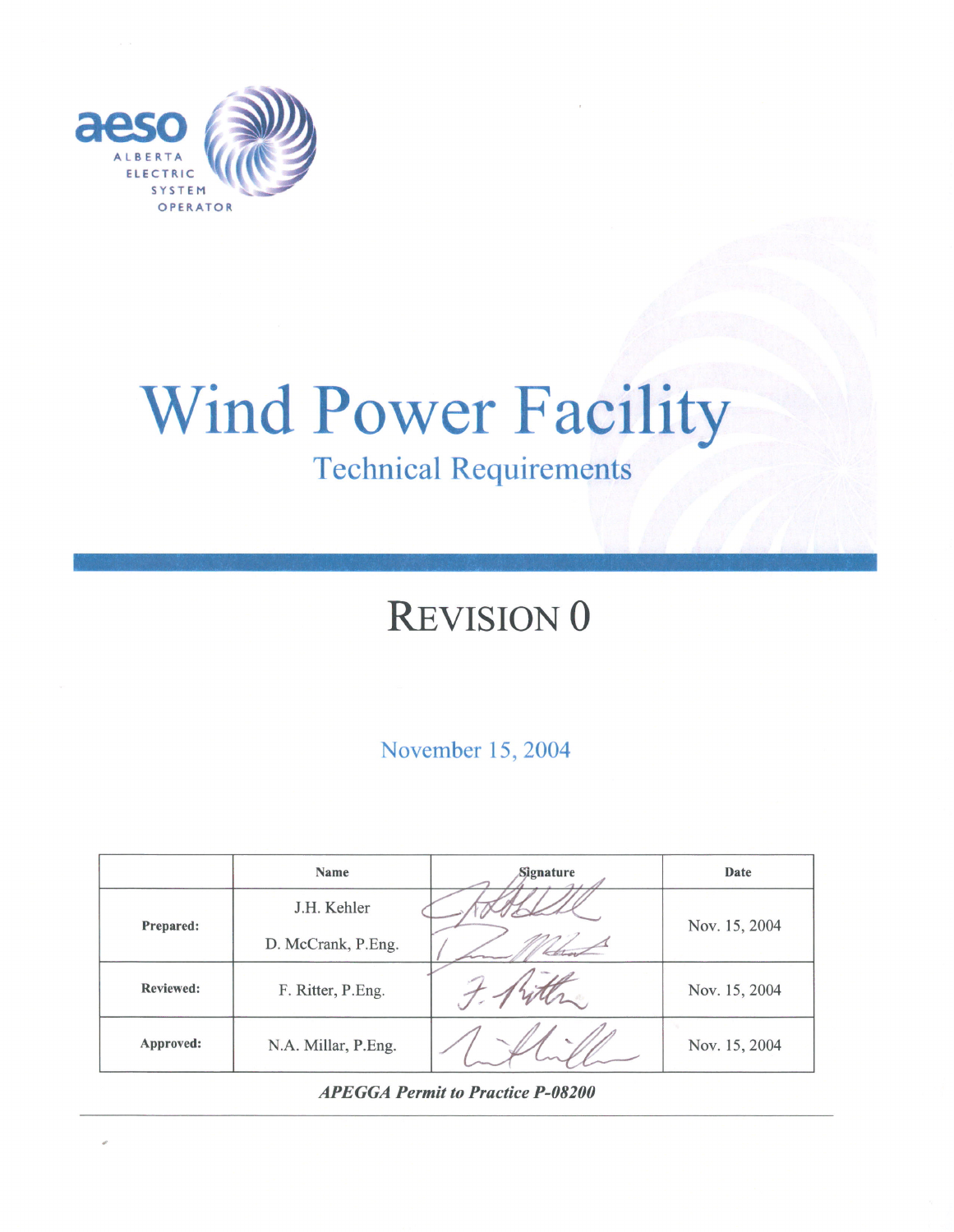## **CHANGE HISTORY**

| <b>DATE</b> | <b>VERSION</b> | <b>DETAIL</b> | <b>CHANGED BY</b> |
|-------------|----------------|---------------|-------------------|
|             |                |               |                   |
|             |                |               |                   |
|             |                |               |                   |
|             |                |               |                   |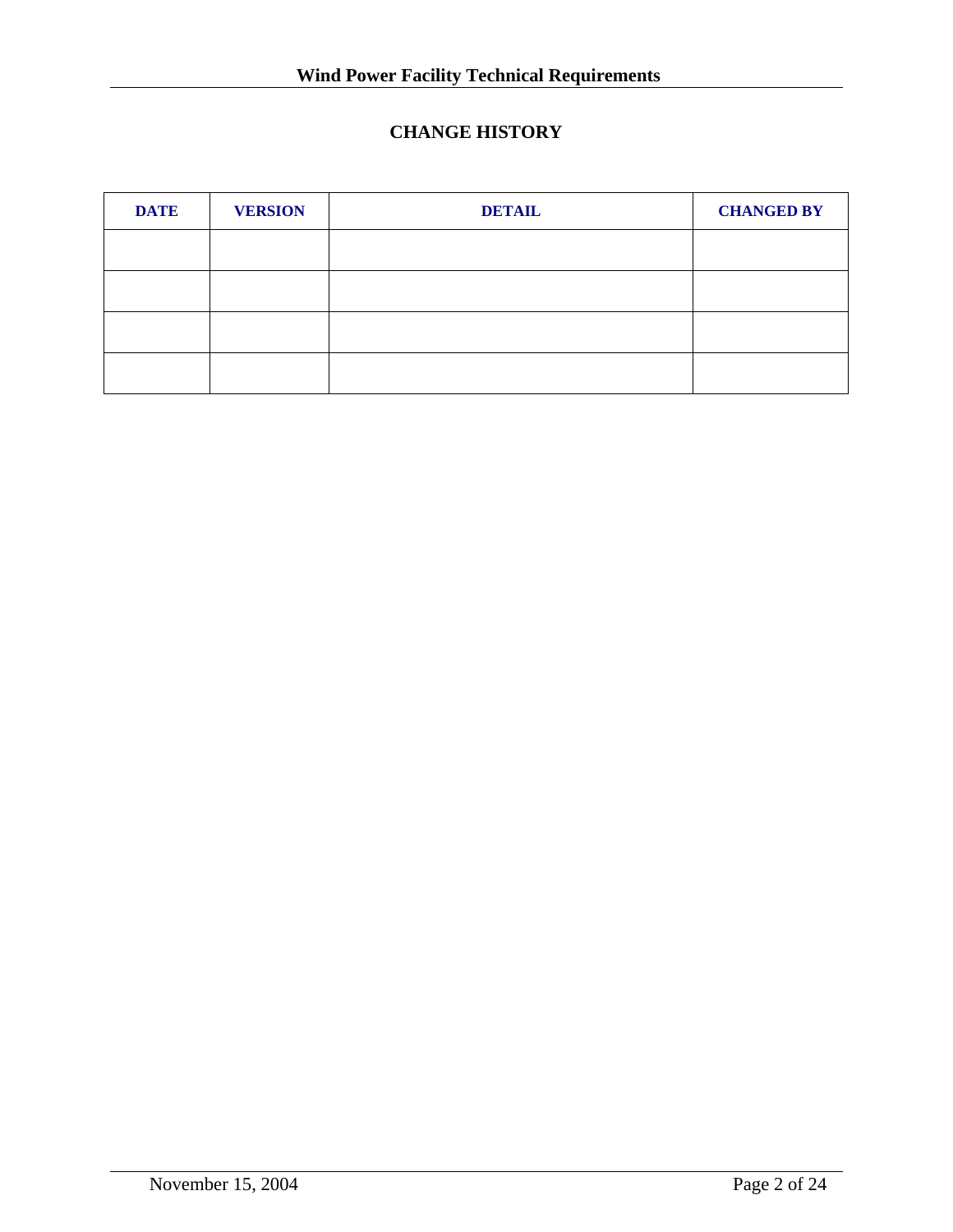## **TABLE OF CONTENTS**

| 1.0 |     |                                                     |
|-----|-----|-----------------------------------------------------|
|     | 1.1 |                                                     |
|     | 1.2 |                                                     |
| 2.0 |     |                                                     |
| 3.0 |     |                                                     |
| 4.0 |     | WIND POWER FACILITY DESCRIPTION AND DEFINITIONS     |
|     | 4.1 |                                                     |
|     | 4.2 |                                                     |
| 5.0 |     | TECHNICAL REQUIREMENTS FOR WIND POWER FACILITIES 10 |
|     | 5.1 |                                                     |
|     | 5.2 |                                                     |
|     | 5.3 |                                                     |
|     |     |                                                     |
|     |     |                                                     |
|     |     |                                                     |
|     |     |                                                     |
|     |     |                                                     |
|     |     | .14                                                 |
|     | 5.4 |                                                     |
|     | 5.5 |                                                     |
|     |     |                                                     |
|     |     |                                                     |
|     | 5.6 |                                                     |
|     | 5.7 |                                                     |
|     | 5.8 |                                                     |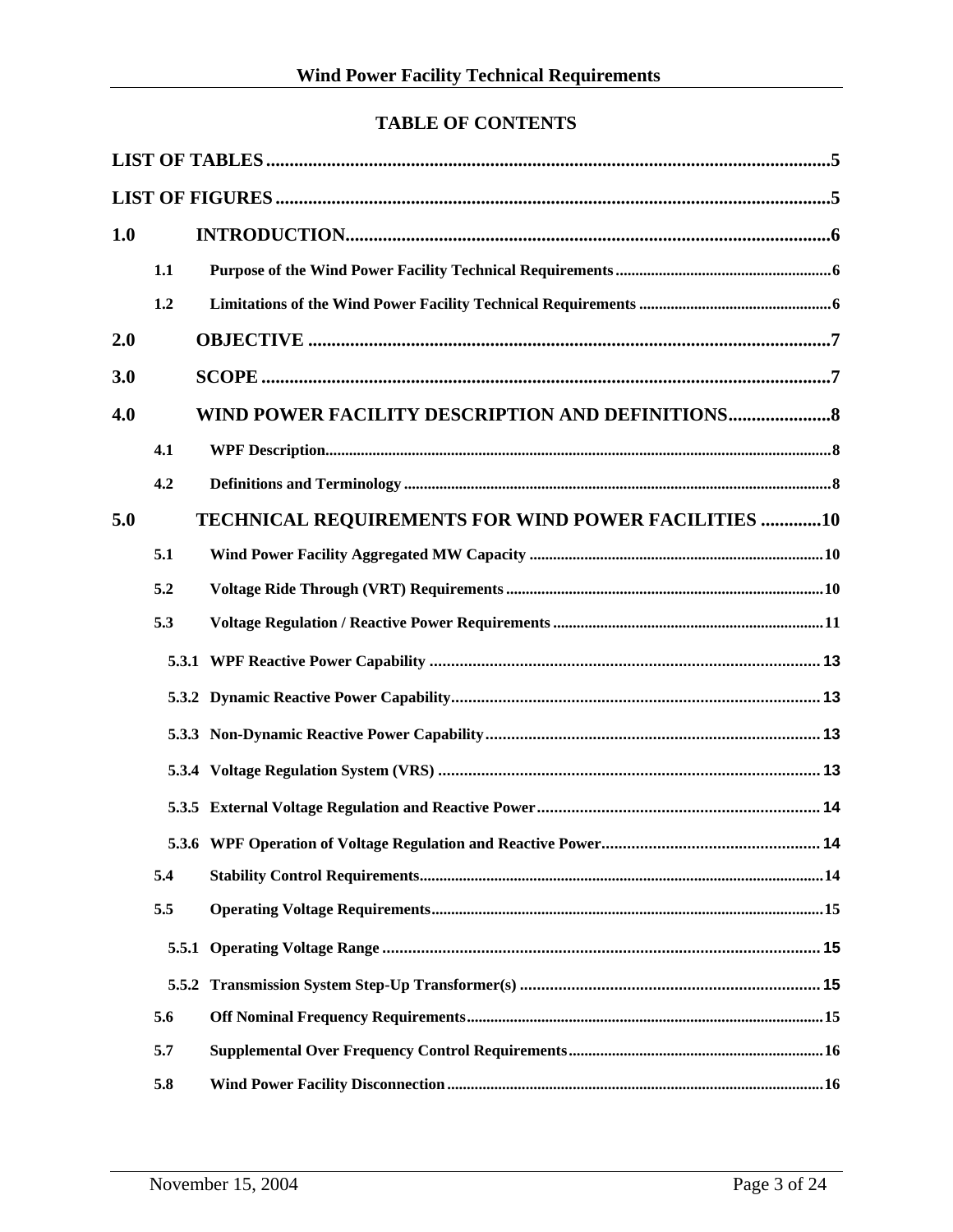## **Wind Power Facility Technical Requirements**

|     | 5.9  |                                                                                           |  |
|-----|------|-------------------------------------------------------------------------------------------|--|
|     |      | 5.9.1 WPF Connection Requirements During Constrained Operating Conditions 17              |  |
|     |      | 5.9.2 Response Time for Curtailment of a WPF During A Constrained Operating Condition  17 |  |
|     |      |                                                                                           |  |
|     | 5.10 |                                                                                           |  |
|     | 5.11 |                                                                                           |  |
|     |      |                                                                                           |  |
|     |      |                                                                                           |  |
|     |      |                                                                                           |  |
|     |      |                                                                                           |  |
|     | 5.12 |                                                                                           |  |
|     | 5.13 |                                                                                           |  |
|     | 5.14 |                                                                                           |  |
|     | 5.15 |                                                                                           |  |
|     |      |                                                                                           |  |
|     |      |                                                                                           |  |
|     | 5.16 |                                                                                           |  |
|     | 5.17 |                                                                                           |  |
|     | 5.18 |                                                                                           |  |
| 6.0 |      |                                                                                           |  |
| 7.0 |      |                                                                                           |  |
|     | 7.1  |                                                                                           |  |
|     | 7.2  |                                                                                           |  |
| 8.0 |      |                                                                                           |  |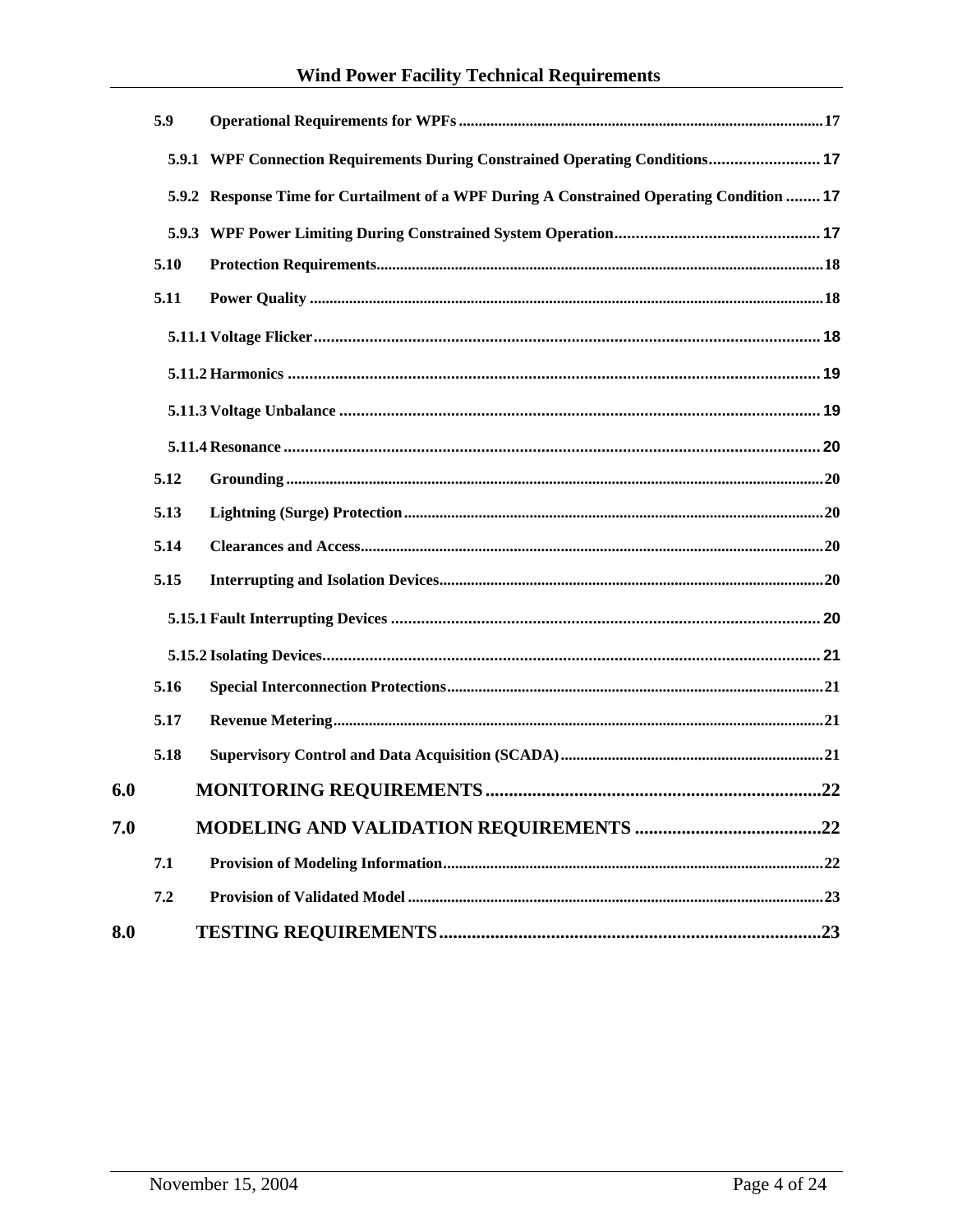## <span id="page-4-0"></span>**List of Tables**

|--|

## **List of Figures**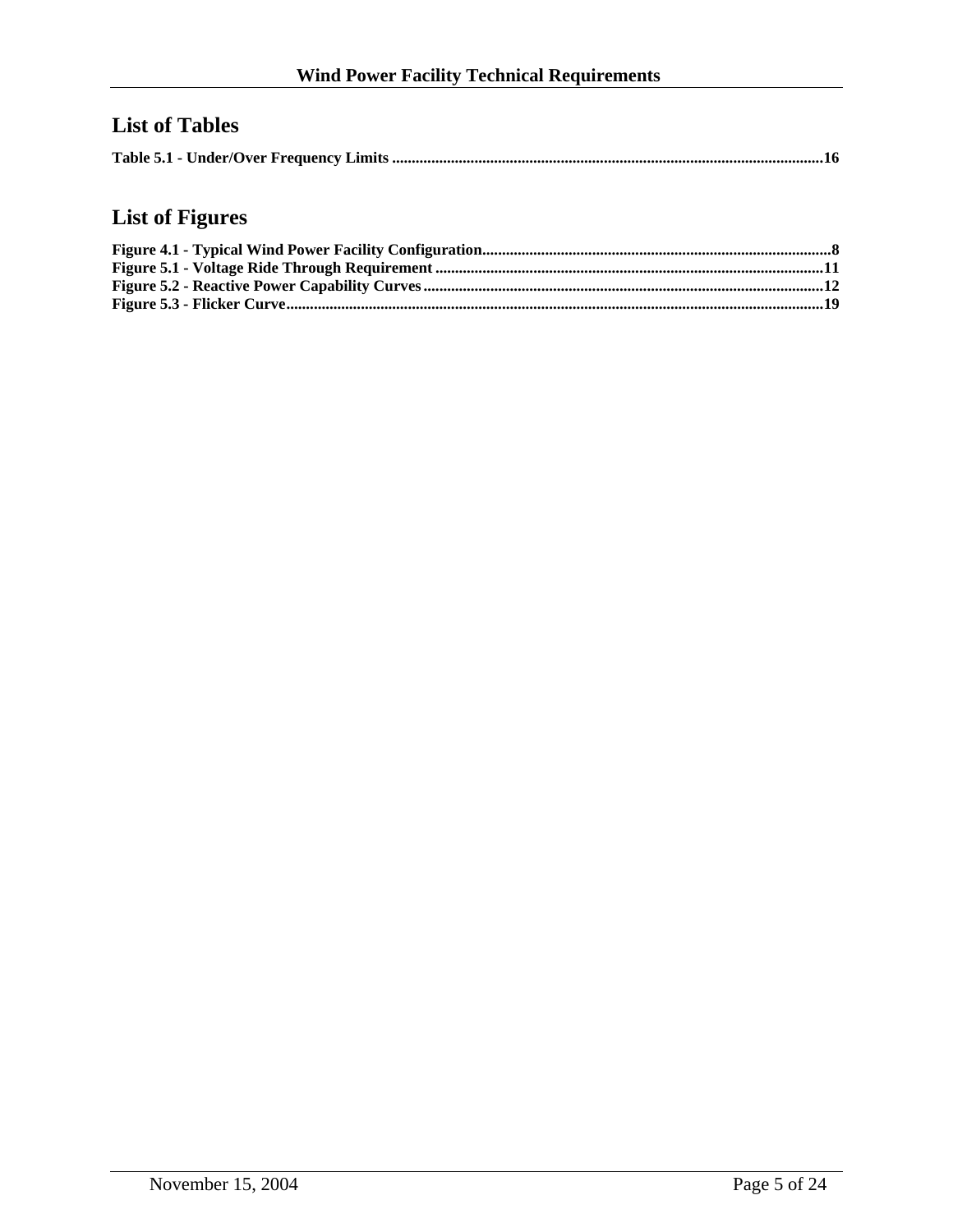## <span id="page-5-0"></span>**1.0 INTRODUCTION**

All Wind Power Facilities (**WPF**s) that connect to transmission system voltages on the Alberta Transmission System (**ATS**) are required to comply with the **Wind Power Facility Technical Requirements (WPFTR)**. The electrical behavior of **Wind Turbine Generators** (**WTG**) can be significantly different from the characteristics of synchronous generators (typically used in all other forms of generation). Therefore technical and performance requirements are defined which are applicable to **WPF**s interconnecting with the **ATS**.

The standard takes into consideration that some issues need to be further studied before implementing specific technical requirements arising from the variability of wind power. To facilitate continued development of wind power facilities and recognizing that more work and evaluation of wind power variability is required, this standard has some requirements that are planned to be reviewed by July 2005. Any technical requirements arising from the outcomes of the variability studies may require retroactive application to **WPF**s that connect under this standard dated November 15, 2004.

Marginal compliance with the voltage ride through requirements would be permitted up until January 1, 2006 as accepted by the AESO on a case by case basis. On acceptance of the marginal compliance the **WPF** is not subject to retroactivity.

Only **WPF**s are subject to this standard, all other forms of generation are subject to the AESO's interconnection requirements for generators.<sup>[1](#page-5-1)</sup>

#### **1.1 Purpose of the Wind Power Facility Technical Requirements**

The purpose of this document is to define the required technical and performance requirements to ensure that wind power facilities contribute to continued safe and reliable operation of the Alberta Interconnected Electric System (**AIES**).

#### **1.2 Limitations of the Wind Power Facility Technical Requirements**

- a) The **WPFTR** are not intended to be a design specification for the **WPF**s.
- b) The technical requirements specified in this document may be subject to change in the event that North American Electric Reliability Council (**NERC**), Western Electricity Coordinating Council (**WECC**) requirements are specified requiring AESO compliance to such technical requirements or for other reasons as determined from time to time by the AESO.

 $\overline{a}$ 

<span id="page-5-1"></span><sup>1</sup> Technical Requirements for Connecting to the **AIES** Transmission System, Part 1: Technical Requirements for Connecting Generators December 2, 1999.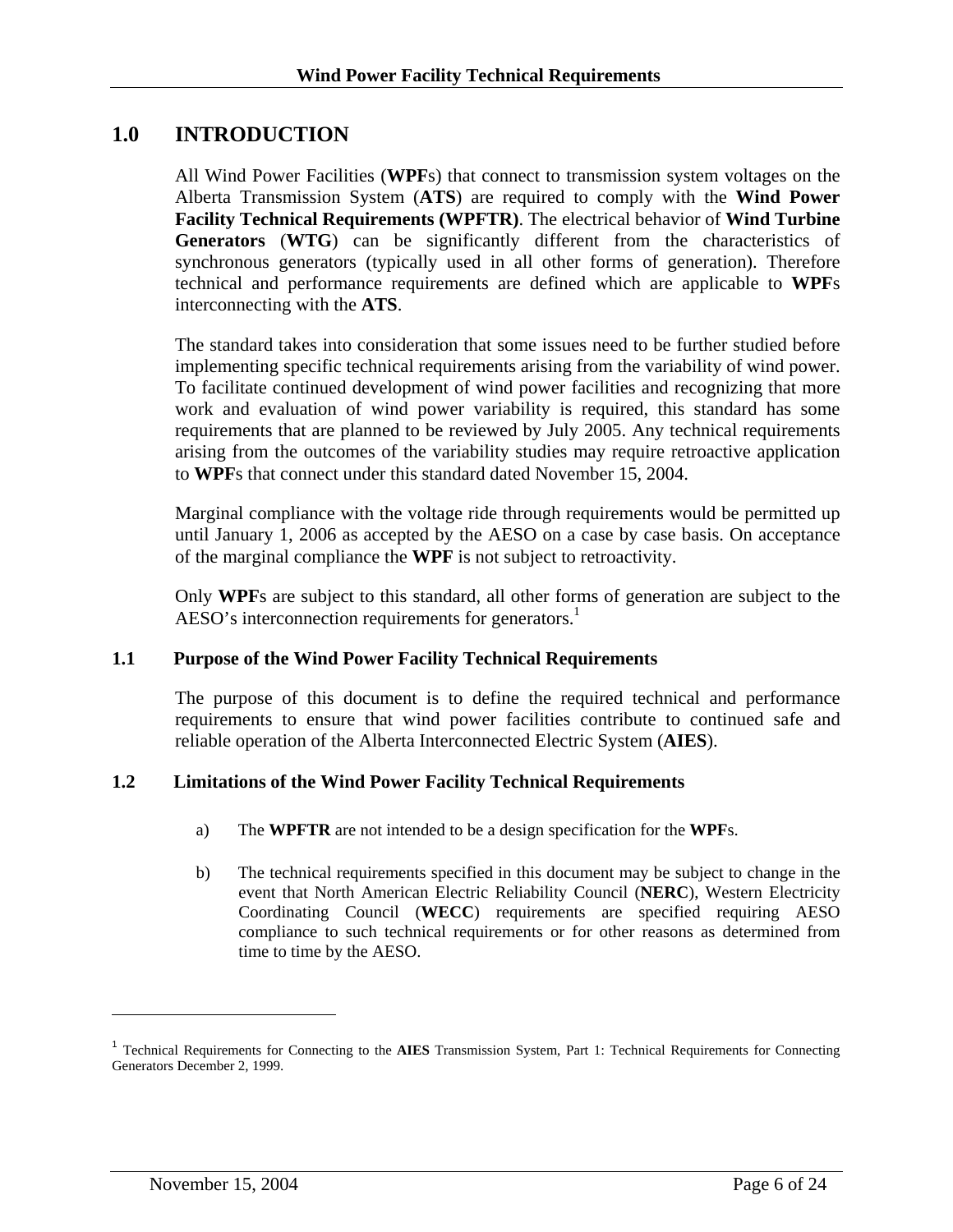- <span id="page-6-0"></span>c) The **WPFTR** does not supersede other **WPF** requirements such as, but not limited to, contractual, tariff, energy market or operating agreements with the AESO.
- d) Transmission Facility Owners (**TFO**s) may have additional or supplementary interconnection requirements to those specified by this **WPFTR**. The **WPF** should consult with the **TFO** regarding these requirements prior to proceeding with the interconnection.
- e) The **WPFTR** are effective November 15, 2004 and apply to all new **WPF**s.
- f) **WPF**s that were approved<sup>[2](#page-6-1)</sup> for interconnection to the ATS prior to November 15, 2004 are subject to the previous generator standard.<sup>3</sup>
- g) **WPF**s that were approved<sup>[2](#page-6-3)</sup> for interconnection to the ATS prior to November 15, 2004 that go through any major refurbishment or any replacement are then required to meet this **WPFTR**.

#### **2.0 OBJECTIVE**

The primary objective of the **WPFTR** is to establish the technical rules, requirements and performance that a **WPF** must comply with in relation to their connection to and their operation on the Alberta Transmission System (**ATS**).

#### **3.0 SCOPE**

 $\overline{a}$ 

The **WPFTR** applies to **WPF**s only and involves **WPF** connection to the **ATS** and supersedes the AESO's "Technical Requirements for Connecting to the Alberta Interconnected Electric System (IES) Transmission System, Part 1: Technical Requirements for Connecting Generators December 2, 1999".

<span id="page-6-1"></span> $^2$  A WPF is considered approved for interconnection when a customer has executed a Construction Commit Agreement (CCA) for the total estimated project cost.

<span id="page-6-3"></span><span id="page-6-2"></span><sup>&</sup>lt;sup>3</sup> Technical Requirements for Connecting to the Alberta Interconnected Electric System (IES) Transmission System, Part 1: Technical Requirements for Connecting Generators December 2, 1999.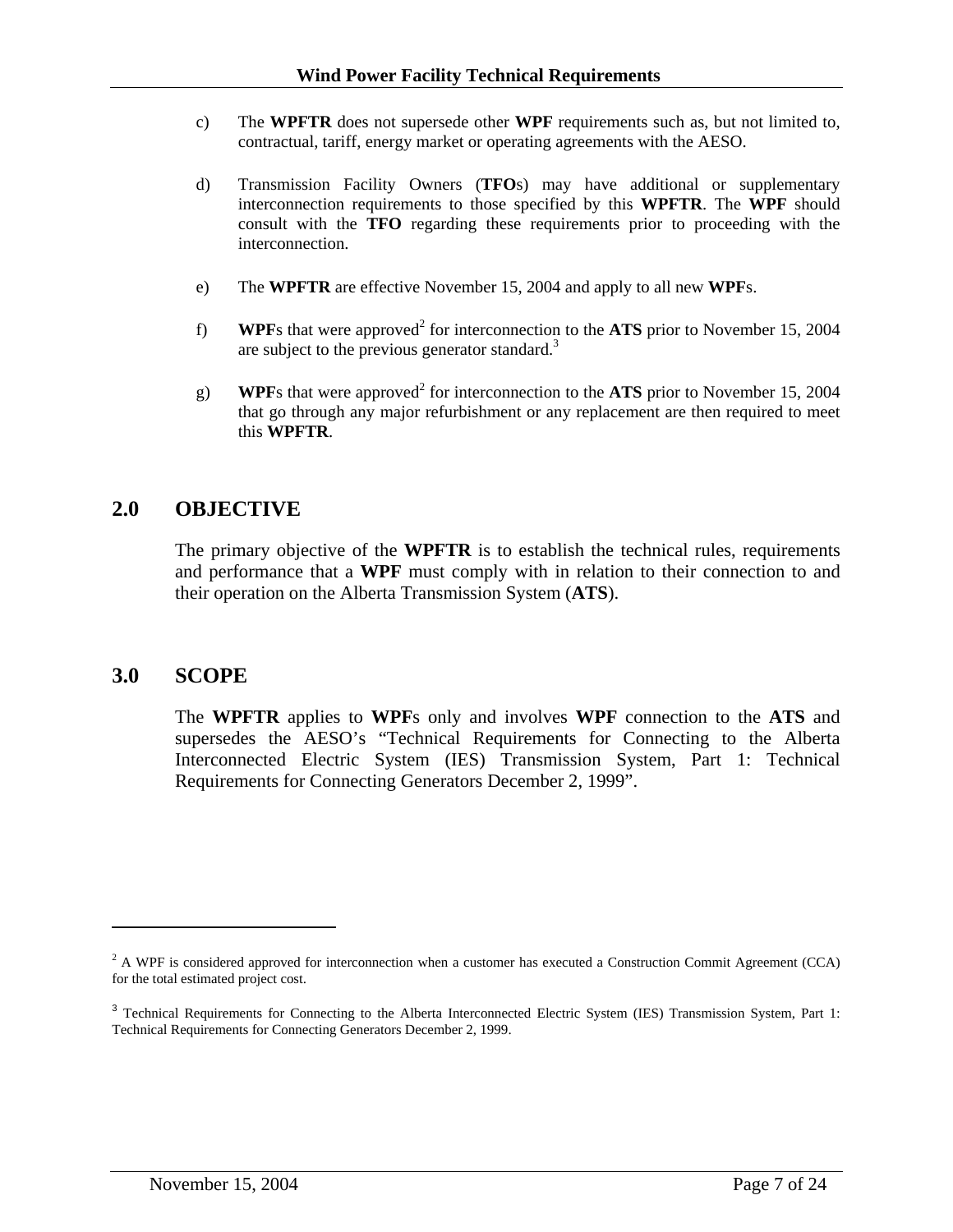#### <span id="page-7-0"></span>**4.0 WIND POWER FACILITY DESCRIPTION AND DEFINITIONS**

#### **4.1 WPF Description**

A **WPF** typically will have several **Wind Turbine Generators** (**WTG**s) connected to individual **WTG** step-up transformers. The **WTG** transformers will step-up voltages from a typical 600-volt level to a typical 25kV to 34.5 kV level called a collector. A **WPF** may have several collectors that will connect to the **Collector Bus**. The **Collector Bus** is connected to the low side of the transmission step-up transformer(s).



**Figure 4.1 - Typical Wind Power Facility Configuration**

#### **4.2 Definitions and Terminology**

In addition to definitions found in the ISO Rules, Part 1, General, the following is a list of terminology used in the wind power industry.

**Alberta's Interconnected Electric System (AIES)** means the "interconnected electric system" as defined by the Electric Utilities Act.

**Alberta Transmission System (ATS)** means all "transmission facilities" as defined by the Electric Utilities Act.

**Asynchronous Generator** means a type of electric generator that produces alternating current that matches an existing power source. The mechanical rotor of such a generator does not rotate in synchronism with system frequency, as is typically the case with all conventional synchronous generators.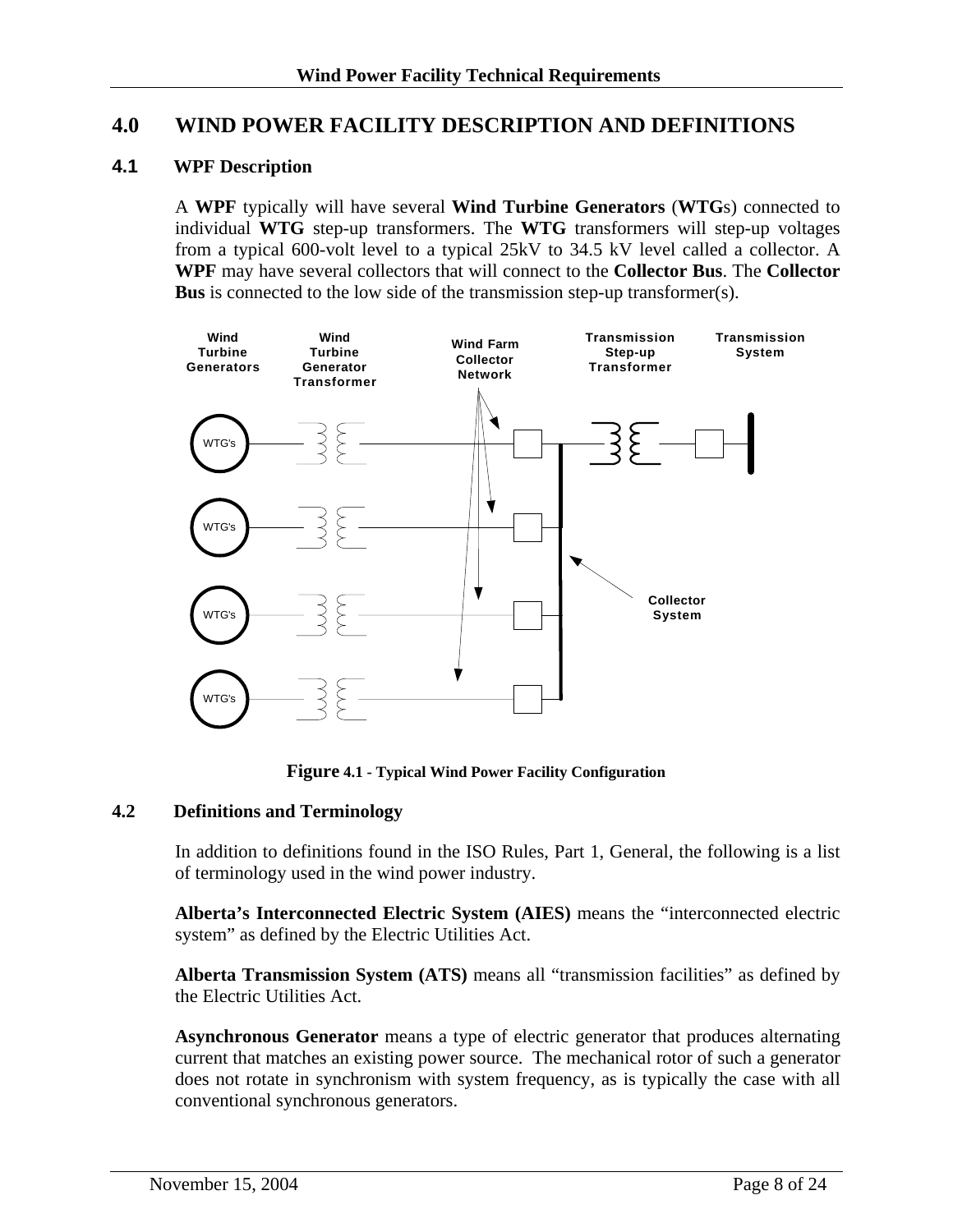**Collector Bus** means the low voltage side of the transmission systems step-up transformer which is the same as the medium voltage network or aggregate of medium voltage networks that connect to the low-voltage side of the transmission system transformer. The energy produced by **WTG**s is collected on this network and then transported to a station where the voltage is stepped up (by a transmission transformer) from the collector medium voltage level to the transmission system.

**Doubly Fed Induction Generator** is a type of **Asynchronous Generator** that operates with an alternating electrical supply connected to both the stator and rotor winding of the machine. The electric supply to the rotor circuit is modified via control circuitry.

**Droop** means the percent change in voltage that will result with a change in reactive power capability from minimum to maximum.

**Induction Generator** is a type of **Asynchronous Generator.** Typically, these are electrical machines with a short-circuited rotor winding. The magnetic flux within the machine is sustained by absorbing reactive power from the system.

**Voltage Ride Through (VRT)** means the capability to ride through a high and low voltage caused by a system disturbance.

**Point of Connection** means the highest voltage point at which electric energy is transferred between the customer's facility and the **ATS**. A **Point of Connection** may be a Point of Supply (POS), Point of Delivery (POD) or both.

**Voltage Regulation System (VRS)** means a centralized control system at a **WPF** that measures voltage compared to a set point voltage and will control reactive power devices such as **WTG**s, static var devices, capacitor banks etc.

**Wind Power Facility (WPF)** means any **Wind Power Facility** that connects to the **ATS**.

**WPF Operator** means the entity responsible to operate the **WPF** and respond to AESO System Controller voltage dispatch, energy dispatch and reliability directive instructions, or Transmission Facility Owner (**TFO**) instructions as may be required from time to time.

**WPF Aggregated MW Capacity** means the maximum real-power (MW) that may be transferred to the **Alberta Transmission System** (ATS) at 60 Hz as determined at the **Collector Bus(es)**.

**WPF Aggregated MW Output** means the real-power (MW) that is transferred to the **Alberta Transmission System** at 60 Hz as determined at the **Collector Bus(es)**.

**Wind Turbine Generator (WTG)** means a generator that converts mechanical energy to electrical energy, which can be either synchronous or asynchronous.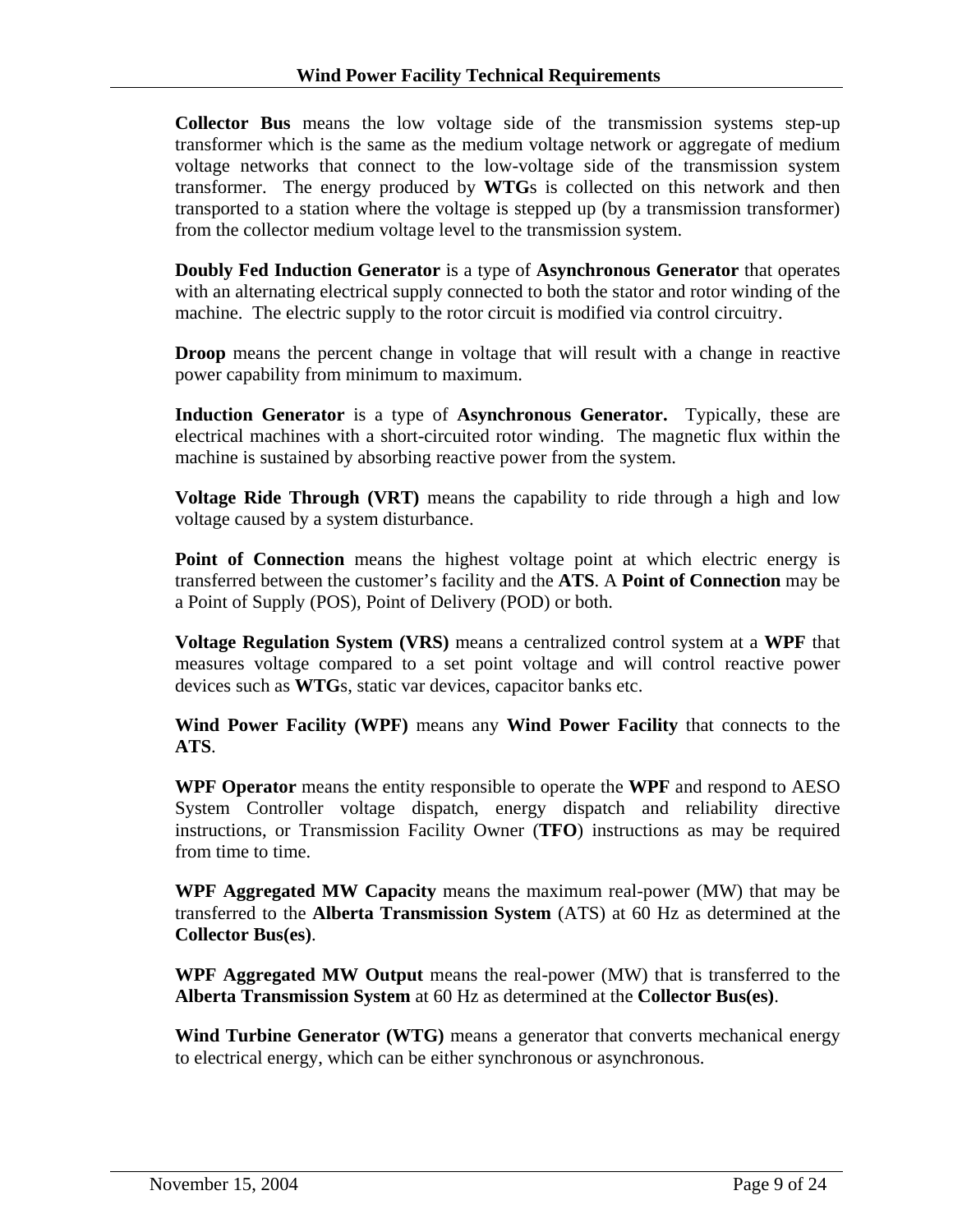#### <span id="page-9-0"></span>**5.0 TECHNICAL REQUIREMENTS FOR WIND POWER FACILITIES**

#### **5.1 Wind Power Facility Aggregated MW Capacity**

A **WPF** owner shall provide the AESO with the **WPF Aggregated MW Capacity** as determined at the **Collector Bus(es**). The **WPF Aggregated MW Capacity** shall be used to determine the **WPF** requirements associated with real and reactive power capability.

#### **5.2 Voltage Ride Through (VRT) Requirements**

- a) **VRT** requirements are applicable to all transmission connected generating facilities where the **WPF Aggregated MW Capacity** is greater than 5 MW. The AESO will continue to monitor development of facilities 5 MW and less and may revise the MW threshold.
- b) **WPF**s shall be capable of continuous operation between 90% to 110% of rated voltage at the **Point of Connection**.
- c) A **WPF** shall not trip any loaded **WTG**s for voltage dips or post-transient voltage rises described in Figure 5.1 resulting from normally cleared transmission faults on any phase or combination of phases at or beyond the **Point of Connection**.
- d) Voltages described in Figure 5.1 are based on the rated voltage level at the **Point of Connection**.
- e) Exceptions:
	- i. **WPF**s are not required to ride through transmission system faults that cause a forced outage of a radial line to the **WPF**.
	- ii. **WPF**s are not expected to ride through faults that occur on the lower voltage networks of the **WPF[.](#page-9-1)**<sup>4</sup>
	- iii. **WPF**s shall have **VRT** capability. Until January 1, 2006, **WPF**s that have **VRT** capability that does not fully comply with the AESO's **VRT** requirements will require AESO review and acceptance prior to **WPF** Owner or AESO application to the Alberta Energy Utility Board (AEUB) to connect the **WPF**.
	- iv. Effective January 1, 2006, **WPF**s are required to fully comply with the AESO **VRT** requirements.

 $\overline{a}$ 

<span id="page-9-1"></span><sup>4</sup> E.g. For faults on the low voltage side of the transmission step-up transformer, **Collector Bus**, collector systems, or **WTG**(s)**.**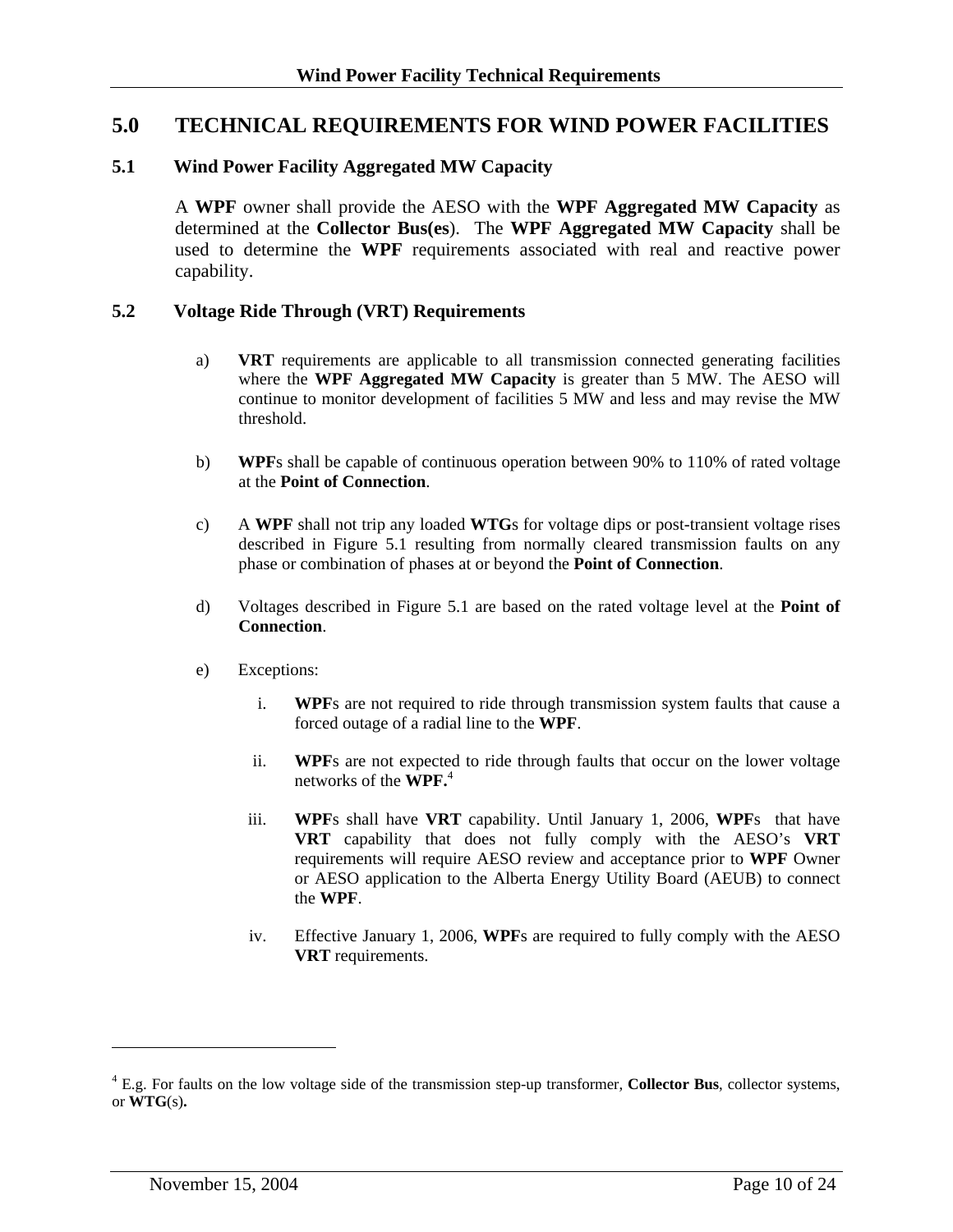Voltage Ride Through Requirement

<span id="page-10-0"></span>

**Figure 5.1 - Voltage Ride Through Requirement** 

#### **5.3 Voltage Regulation / Reactive Power Requirements**

Voltage regulation and reactive power capability from a **WPF** can vary with technology. Some **WPF**s may utilize reactive capability from the **WTG**s, other **WPF**s may use dynamic var devices, and some **WPF**s may be aggregated with synchronous generators.

Some **WPF**s may wish to connect to a common transmission substation and may wish to consider aggregating voltage regulation and reactive power from a single source for multiple **WPF**s. Such a proposal would be subject to review and approval of the AESO.

As voltage regulation requires some reactive power capability these two (2) requirements (regulation and reactive power) are specified in this section.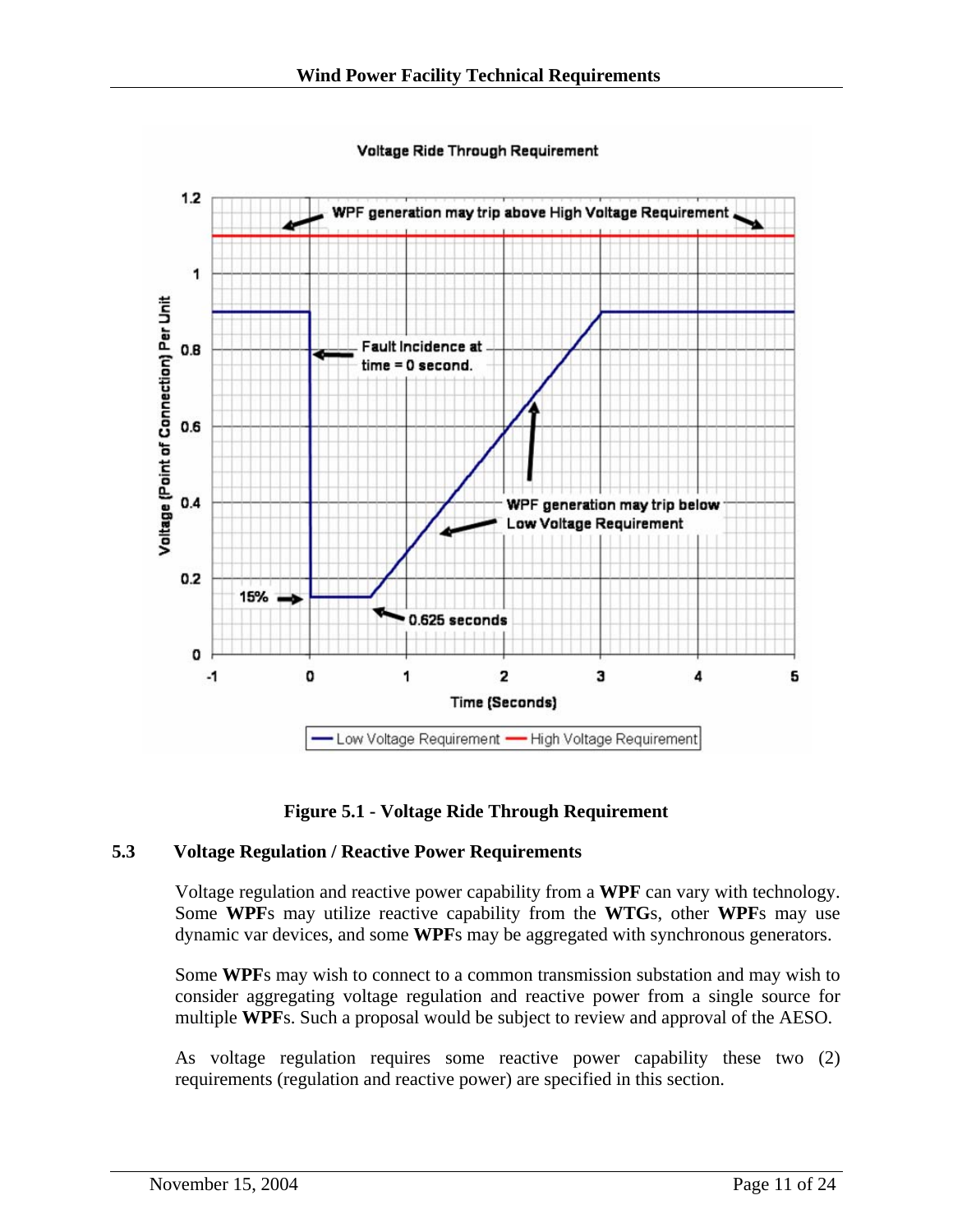<span id="page-11-0"></span>Voltage regulation is essential for reliable system operation and requires some reactive capability in order to perform. Voltage regulation and reactive power performance of a **WPF** will be assessed at the low voltage side of the transmission step-up transformer(s), which is the same as the **Collector Bus(es)** at a **WPF**. All reactive power requirements are based on the rated **Collector Bus(es)** voltage. The **WPF** must be able to regulate the system voltage both under system non-disturbance and system disturbance conditions.

The intent of voltage regulation requirements is to achieve reasonable response to disturbances as well as a steady-state regulation of +/- 0.5% of the controlled voltage.

The standard identifies a minimum requirement for dynamic vars and permits some controlled reactive devices such as capacitor banks to satisfy total reactive power requirements. Figure 5.2 illustrates the reactive power requirements for a **WPF**.



**Figure 5.2 - Reactive Power Capability Curves**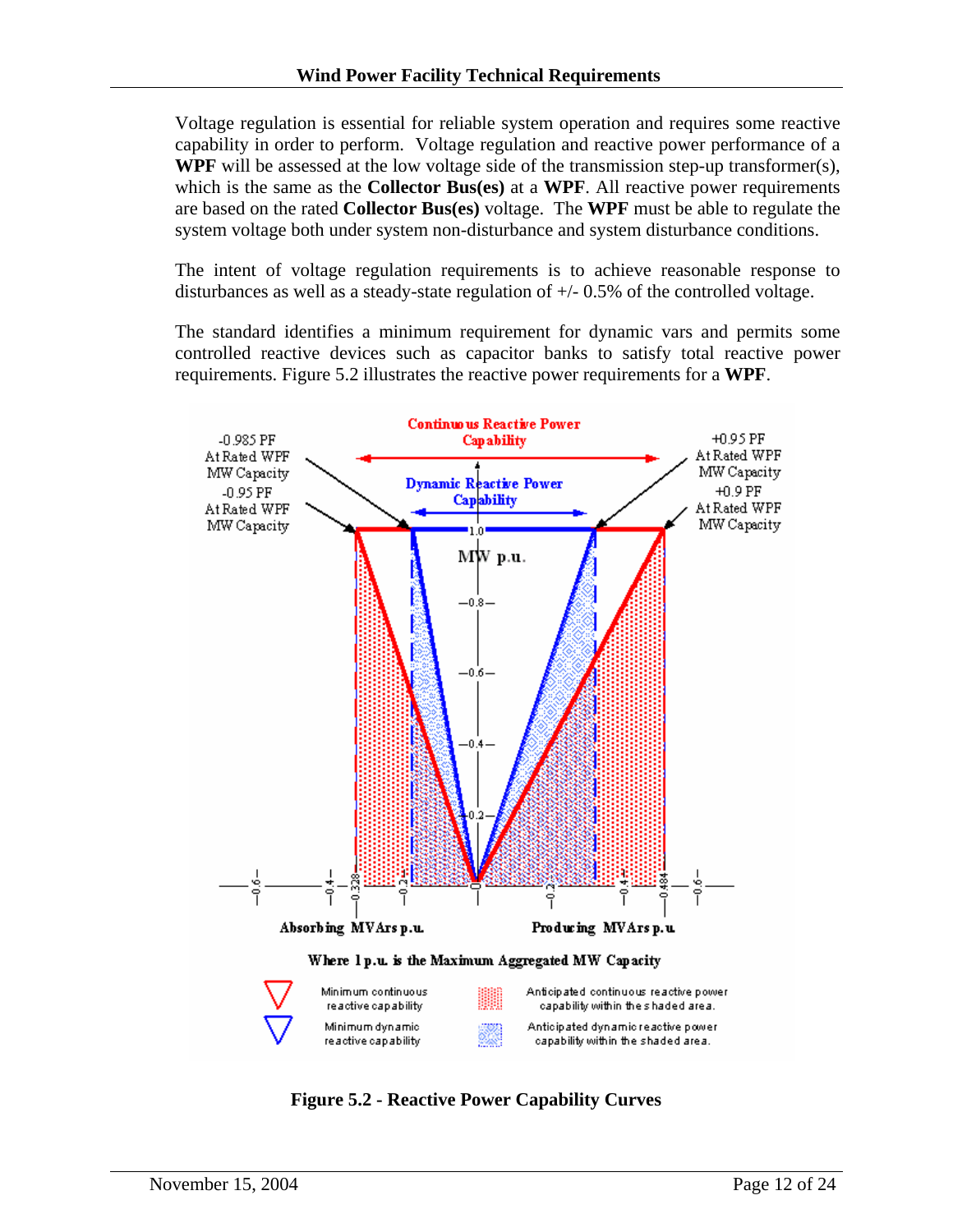#### <span id="page-12-0"></span>**5.3.1 WPF Reactive Power Capability**

- a) A **WPF** reactive capability shall meet or exceed +0.9 Power Factor (PF) to -0.95 PF based on the **WPF Aggregated MW Output**. 5
- b) Continuous reactive power capability described in 5.3.2 and 5.3.3 can be aggregated to satisfy the +0.9 PF and the -0.95 PF requirement.
- c) All reactive power devices used to vary the **WPF** reactive power within +0.9PF to 0.95 PF shall be under control of the **VRS** described in 5.3.4.
- d) A **WPF** shall not intentionally reduce reactive power capability at MW output less than the **WPF Aggregated MW Capacity** from either the dynamic reactive devices described in 5.3.2 or the non-dynamic reactive devices described in 5.3.3.

#### **5.3.2 Dynamic Reactive Power Capability**

- a) A **WPF**'s dynamic reactive power capability shall meet or exceed +0.95 Power Factor (PF) to -0.985 PF based on the **WPF Aggregated MW Output**.
- b) Short term reactive power capability for periods up to 1 second qualifies for dynamic reactive power capability described above. Short term reactive power capability does not qualify for continuous reactive power described in 5.3.1.
- c) A **WPF** shall have reactive power devices that are continuously-acting and continuously-variable under control of the **VRS** and able to respond to power system voltage fluctuations.

#### **5.3.3 Non-Dynamic Reactive Power Capability**

- a) The MVAr size of the individual shunt reactive power devices under control of the **VRS** shall not be larger than the total range of the continuous capability of dynamic reactive power described in 5.3.2.
- b) Once a shunt reactive power device has been switched off, it shall be capable of being switched on within 5 minutes.

#### **5.3.4 Voltage Regulation System (VRS)**

- a) A **WPF** must have a continuously-variable, continuously-acting, closed loop control **VRS**.
- b) The **VRS** set-point must be adjustable by the **WPF Operator** following an AESO System Controller dispatch or **TFO** instruction if authorized by the AESO System

 $\overline{a}$ 

 $^5$  Positive (+) PF is where the **WPF** is producing (lagging) MVArs and negative (-) PF is where the **WPF** is absorbing (leading) MVArs.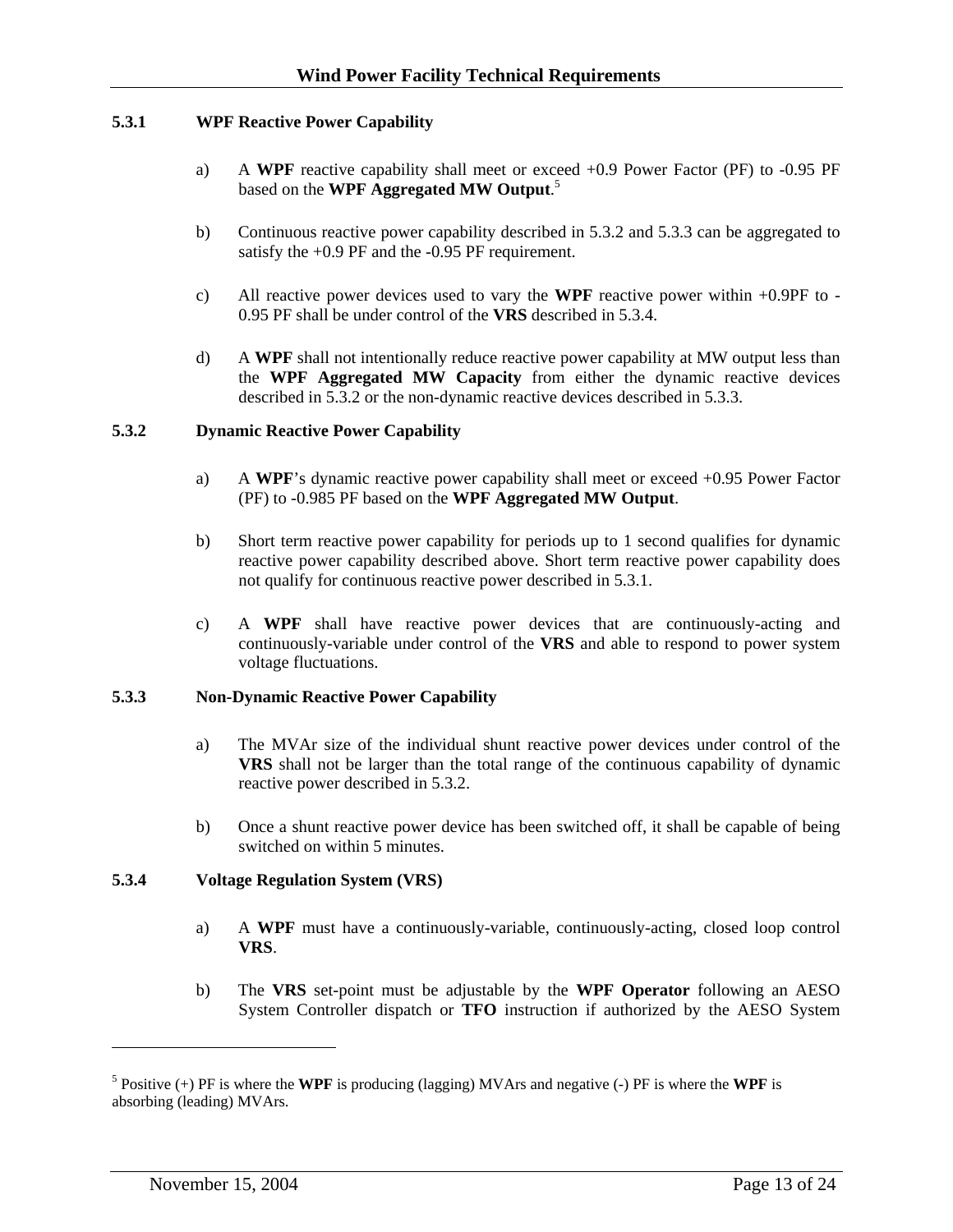Controller. The set-point shall be adjustable between 95% to 105% of rated voltage.

- <span id="page-13-0"></span>c) The **VRS** shall operate only in a voltage set point control mode. Other control modes or controllers such as Power Factor or VAR are not permitted.
- d) The **VRS** shall measure voltage that represents the overall voltage response of the **WPF**.
- e) The **VRS** shall be capable of adjustable **Droop** or adjustable gain. **VRS** that utilize **Droop** shall be adjustable from 0 to 10%.
- f) The combined settings of **Droop** or gain are to achieve a steady-state voltage regulation of +/- 0.5% of the voltage controlled by the **VRS**.
- g) If required by the AESO, the **VRS** shall be capable of reactive current compensation for the transmission system step-up transformer(s). The AESO will prescribe such setting to the **WPF** owner prior to commissioning of the **WPF**.
- h) The **Droop**, gain or the reactive current compensation settings may be varied from time to time as requested by the AESO.
- i) The **VRS** shall be calibrated such that a change in reactive power will achieve 95% of its final value no sooner than 0.1 seconds and no later than 1 second following a step change in voltage.
- j) For **WPF**s that utilize shunt reactive devices, the **VRS** shall delay operation of these devices for 10 seconds.

#### **5.3.5 External Voltage Regulation and Reactive Power**

**WPF**s that use or rely on voltage regulation and reactive power that are external to the **WPF** shall require AESO review and approval prior to implementation.

#### **5.3.6 WPF Operation of Voltage Regulation and Reactive Power**

- a) The **WPF VRS** must be in service at any time the **WPF** is electrically connected to the **ATS** regardless of MW output from the **WPF**.
- b) A **WPF** with a **WPF Aggregated MW Capacity** greater than 5 MW shall provide a **WPF Operator** that can be contacted by the AESO System Controller on a 7x24 hour basis.
- c) The **WPF Operator** is required to respond to voltage dispatches from the AESO System Controller or the **TFO** if authorized by the AESO System Controller.

#### **5.4 Stability Control Requirements**

**WPF**s that use synchronous generators connected directly to the **AIES** may require a Power System Stabilizer (PSS) as per Western Electricity Coordinating Council (**WECC**) policy.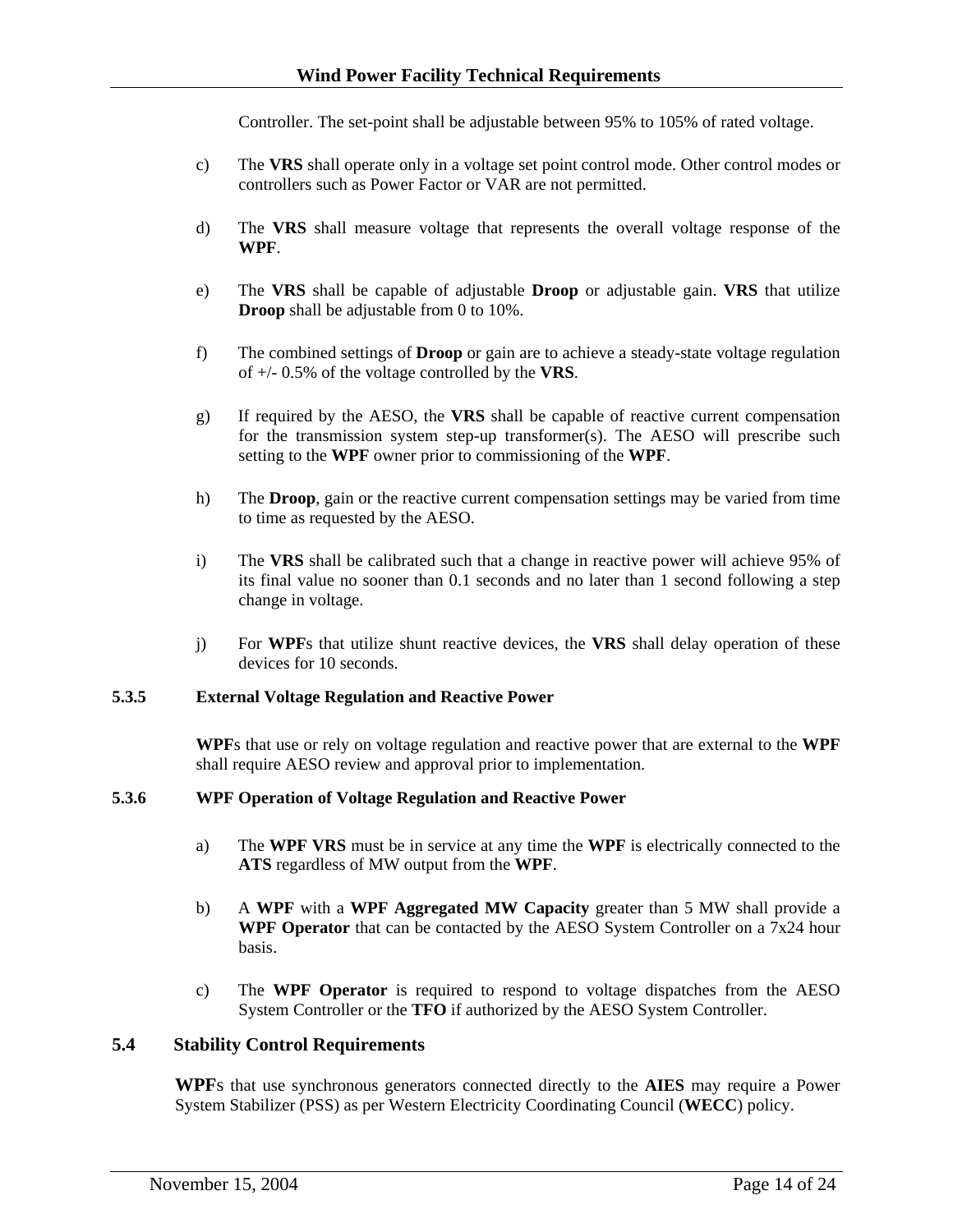#### <span id="page-14-0"></span>**5.5 Operating Voltage Requirements**

#### **5.5.1 Operating Voltage Range**

The AESO will specify a transmission system voltage operating range (minimum through maximum) at the **Point of Connection** that the **WPF** shall be able to operate within.

#### **5.5.2 Transmission System Step-Up Transformer(s)**

**WPF** transmission system step-up transformer(s) voltage ratio, tap changer type (onload/off-load), range and step size must be such that the reactive power requirements specified in Section 5.3 are fully available throughout the typical **ATS** operating voltage range described in Section 5.5.1.

The generator step-up transformer or transmission system step-up transformer connection shall be designed to provide:

- a) A favorable circuit to block the transmission of harmonic currents, and
- b) Isolation of transmission and generator side ground fault current contributions.

The preferred configuration is delta connection on the **WPF** side of the transmission system step-up transformer and solidly grounded wye connection on the transmission system side of the step-up transformer. Delta connection on the high side of the system step-up transformer is not permitted.

Alternative transformer configurations including wye-wye or wye-wye with a delta tertiary are also acceptable for the system step-up transformer.

#### **5.6 Off Nominal Frequency Requirements**

a) WPFs that need to protect equipment for off-nominal frequency operation shall ensure that protective relaying accommodates operation for the specified time frames. The trip setting of the relays shall not be set less than the minimum time prescribed in Table 5.1 with respect to the frequency setting.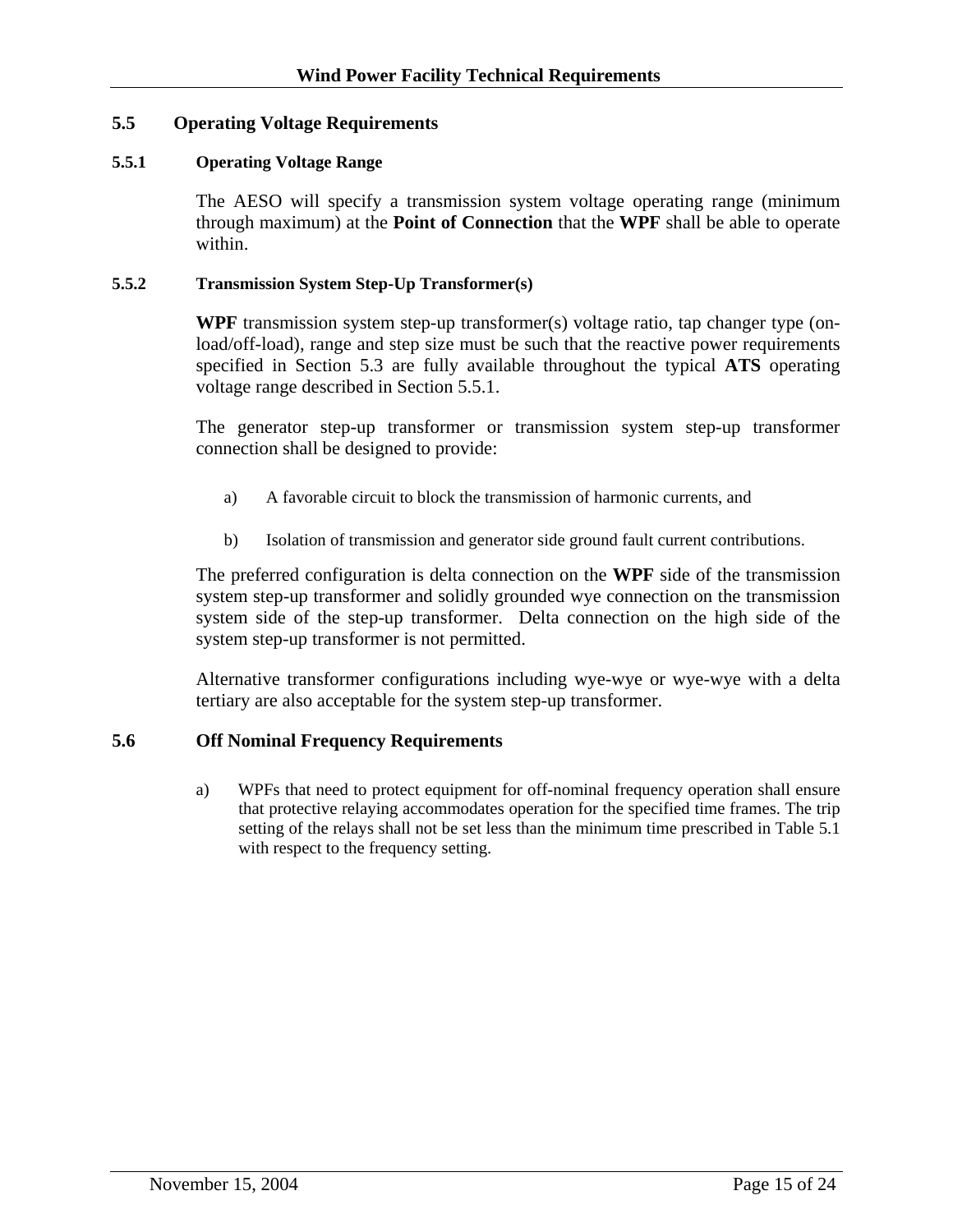<span id="page-15-0"></span>

| <b>Frequency (Hz)</b>  | <b>Minimum Time Delay</b>   |
|------------------------|-----------------------------|
| $>61.7$ Hz             | $\Omega$ seconds            |
| 61.6 Hz to 61.7 Hz     | 30 seconds                  |
| 60.6 Hz to $< 61.6$ Hz | 3 minutes                   |
| $>59.4$ Hz to <60.6 Hz | <b>Continuous Operation</b> |
| $>58.4$ Hz to 59.4 Hz  | 3 minutes                   |
| $>57.8$ Hz to 58.4 Hz  | 30 seconds                  |
| $>57.3$ Hz to 57.8 Hz  | 7.5 seconds                 |
| $>57.0$ Hz to 57.3 Hz  | 45 cycles                   |
| 57.0 Hz or Less        | 0 seconds                   |

#### **Table 5.1 - Under/Over Frequency Limits**

- b) **WPF**s that do not meet the requirements in Table 5.1, must automatically trip load to match the anticipated generation loss and at comparable frequency levels.
- c) Only solid state and/or microprocessor (numerical) frequency relays shall be used on a **WPF** to provide off-nominal frequency protection.
- d) Frequency relays shall use the definite time characteristic and shall not be disabled for transmission system voltages that are 80% of nominal or higher.
- e) A **WPF** shall seek AESO approval prior to permitting frequency relays to be automatically disabled if transmission system voltages fall below 80% of nominal.

#### **5.7 Supplemental Over Frequency Control Requirements**

This section is subject to review pending the outcome of further studies associated with wind power variability, which is expected to be completed by July 2005. If specific control requirements for **WPF**s are determined as a result of the studies, such requirements may be applied retroactively to **WPF**s approved for interconnection under this standard dated November 15, 2004.

Should an over frequency condition occur, the AESO System Controller may issue a directive to the **WPF Operator** or **TFO** to curtail the **WPF**.

#### **5.8 Wind Power Facility Disconnection**

- a) A **WPF** may be required by the AESO System Controller to electrically disconnect from the **ATS** for reasons of reliability.
- b) The **WPF** owner shall provide equipment and controls to electrically disconnect the **WPF** at the **Point of Connection,** or alternatively the **Collector Bus** feeder breakers, from the **ATS**.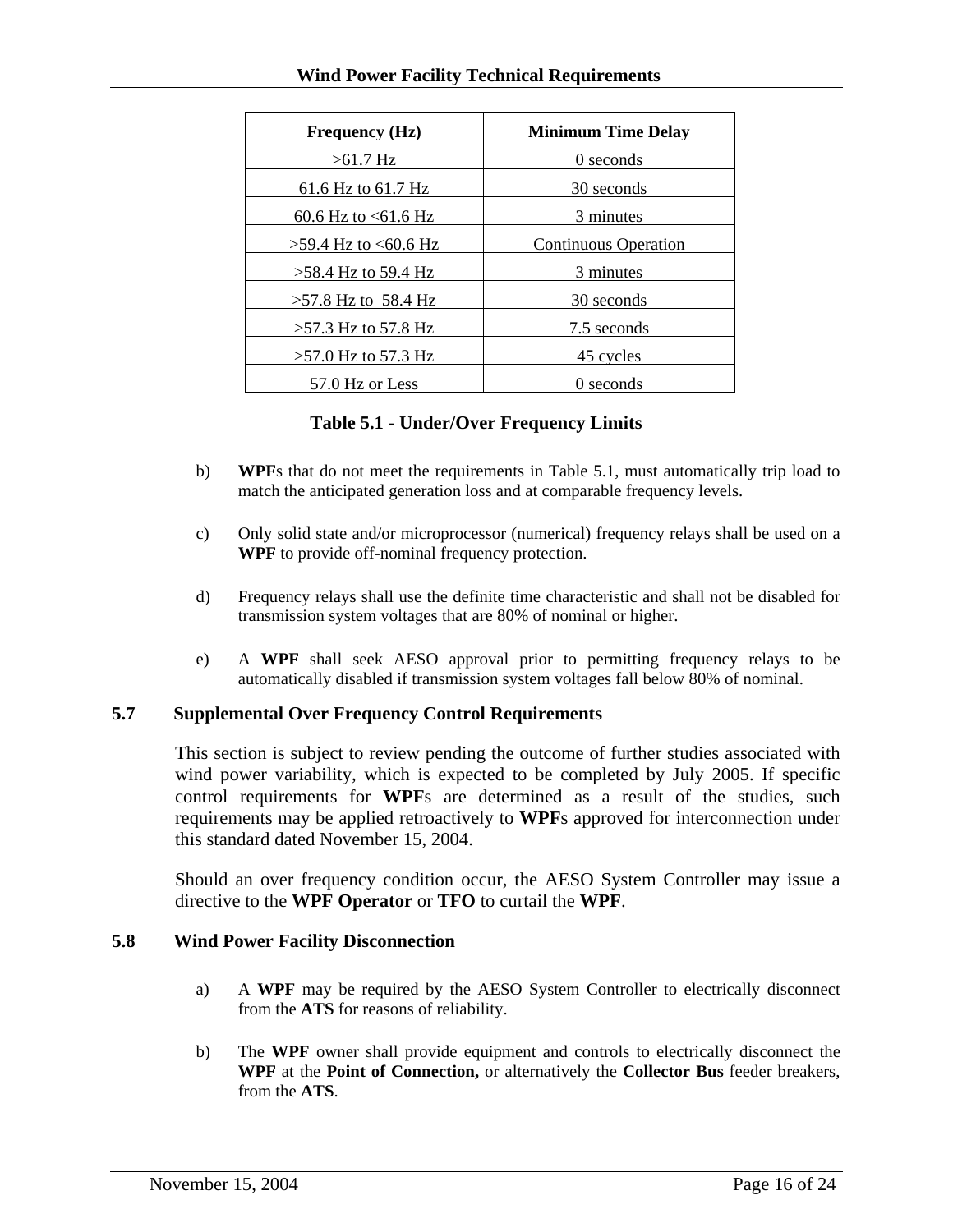- <span id="page-16-0"></span>c) The interconnecting **TFO** shall be provided with the functionality and remote control to "trip open only" the interconnecting breaker(s), either at the **Point of Connection** or the **Collector Bus** feeder breakers, of the **WPF**.
- d) Once a **WPF** interconnecting breaker or breakers have been tripped by a **TFO**, the **WPF** shall not automatically re-connect the **WPF** to the **ATS**. **WPF** connection is done upon authorization by the AESO System Controller.

#### **5.9 Operational Requirements for WPFs**

This section is subject to review pending the outcome of further studies associated with wind power variability, which is expected to be completed by July 2005. If specific control requirements for **WPF**s are determined as a result of the studies, such requirements may be applied retroactively to **WPF**s approved for interconnection under this standard dated November 15, 2004.

Most of the time the **AIES** operates normally and with no constraints on **WPF**s. On occasions, transmission outage(s) or abnormal operating conditions can occur that will require electric disconnection or partial curtailment of a **WPF**. A **WPF** that can be partially curtailed during a constraint condition may remain electrically connected to the **ATS** as determined by the AESO System Controller.

A **WPF Operator** may be permitted to re-connect the **WPF** to the **ATS** during an operating constraint upon permission to do so from the AESO System Controller and subject to requirements identified in the following sections.

#### **5.9.1 WPF Connection Requirements During Constrained Operating Conditions**

- a) **WPF**s that are not equipped to manage the wind facility MW loading will remain disconnected from the **ATS** during the period of the system operating constraint as declared by the AESO System Controller.
- b) **WPF**s that have wind management controls described in Section 5.9.2 and 5.9.3 may be permitted to operate on the **ATS** system during operating constraints subject to AESO System Controller instruction.

#### **5.9.2 Response Time for Curtailment of a WPF During A Constrained Operating Condition**

**WPF** having a 7x24 **WPF Operator** that can reduce MW output and MW capability to AESO System Controller reliability directives within 10 minutes may not be required to electrically disconnect during an operating constraint.

#### **5.9.3 WPF Power Limiting During Constrained System Operation**

The following are MW limiting requirements for a **WPF** to remain connected to the **ATS** during constrained system operating conditions subject to AESO System Controller instruction:

a) **WPF** shall have the capability of limiting the power output from the **WPF** to the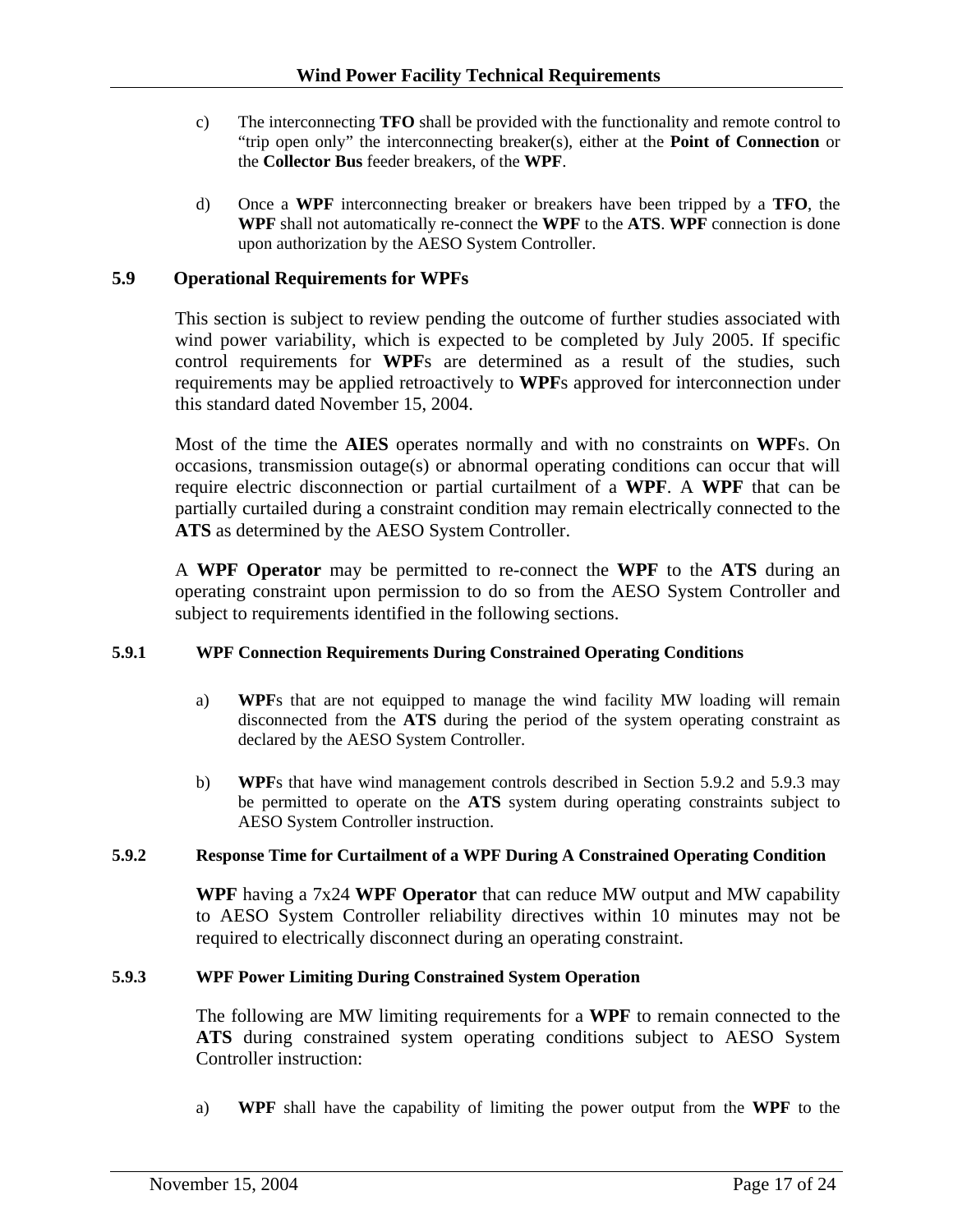curtailment level directed by the AESO System Controller. The **WPF** MW output shall not exceed the MW directive limit.

b) The maximum power ramp rate of the **WPF** for power output shall not exceed 10% of **WPF Aggregated MW Capacity** in MW / Minute.

#### <span id="page-17-0"></span>**5.10 Protection Requirements**

All **WPF**s are required to comply with the AESO **AIES** Protection Standard. The AESO **AIES** Protection Standard requires the **WPF** to protect the **ATS** against faults originating in the **WPF**. This includes but is not limited to the wind turbine, generator, WTG step-up transformer, collector facilities, transmission step-up transformer and any transmission equipment required to interconnect the **WPF** to the **ATS**.

Basic requirements are:

- a) Shall protect the **AIES** from all electrical faults originating on the **WPF**.
- b) Shall protect the **AIES** from abnormal operating conditions originating on the **WPF**.
- c) Shall protect the **WPF** from all faults originating on the **AIES**.
- d) Shall protect the **WPF** from abnormal operating conditions originating on the **AIES**.
- e) With exception of breaker fail on the high voltage breaker of the **WPF** transmission step-up transformer, cascade tripping for any fault is not permitted.
- f) The **WPF** shall coordinate the protection requirements with the interconnecting **TFO**.

#### **5.11 Power Quality**

The **WPF** shall comply with industry standards and guidelines for power quality including but not limited to the following.

#### **5.11.1 Voltage Flicker**

Any **WPF** flicker shall be lower than either the maximum permissible voltage flicker limits as defined in figure 5.3 or as defined in IEC 61000-3-7.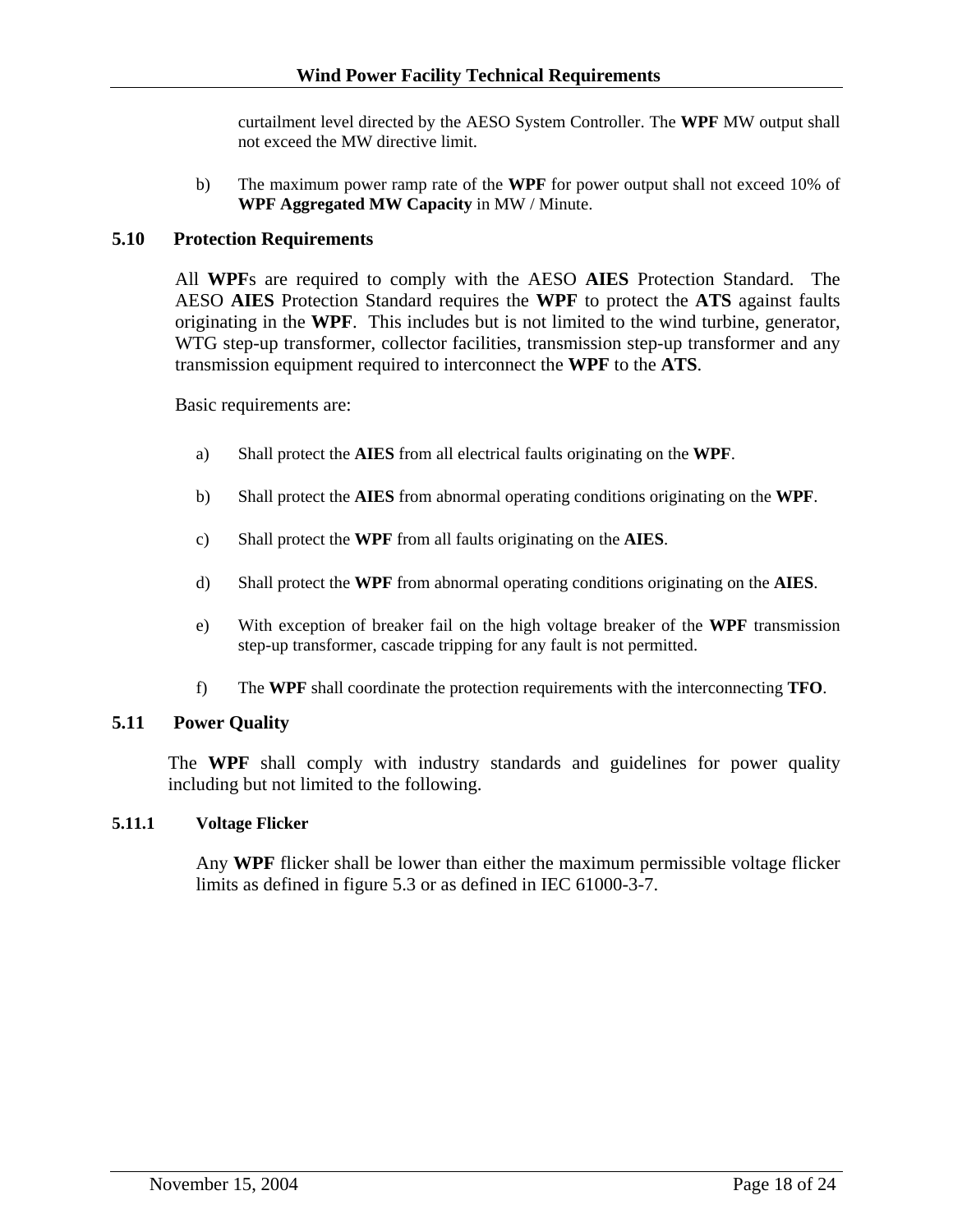<span id="page-18-0"></span>

**Figure 5.3 - Flicker Curve** 

The **WPF** owner shall be required to carry out corrective action if the power system or other facilities are affected by voltage depressions caused by the **WPF** in excess of the maximum permissible voltage flicker limits as defined in Figure 5.3 or defined in IEC 61000-3-7IEC.

#### **5.11.2 Harmonics**

Harmonic limits are as specified in IEEE Standard 519-1992 "Recommended Practices and Requirements for Harmonic Control in Electrical Power Systems".

- a) Upon request from the **WPF** owner, the AESO will provide the **WPF** owner with information describing the specific harmonic-impedance envelope at the proposed **Point of Connection**.
- b) The **WPF** owner is required to mitigate harmonic currents resulting from noncompliance with IEEE Standard 519-1992 "Recommended Practices and Requirements for Harmonic Control in Electrical Power Systems".

#### **5.11.3 Voltage Unbalance**

A **WPF** shall not cause voltage unbalance to exceed 3%. Where voltage unbalance expressed in percent is determined as:

The voltage unbalance on the electrical system under normal operating conditions may reach 3%. The voltage unbalance is calculated using the following formula: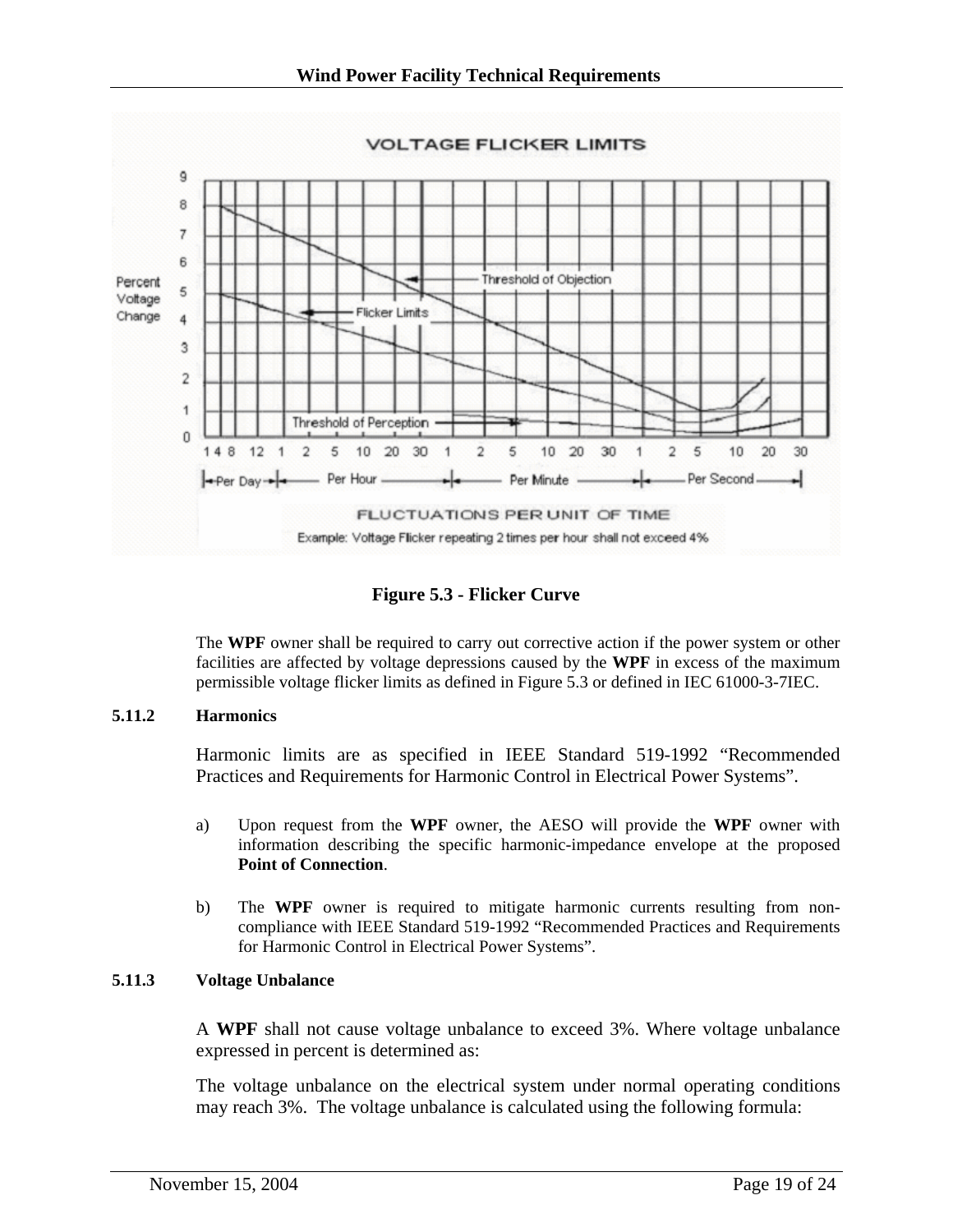<span id="page-19-0"></span>Unbalance  $% = 100 x$  (deviation from average) (average)

The calculation is derived from NEMA MG1-14.33.

#### **5.11.4 Resonance**

The **WPF** owner must design the facility to avoid introducing undue resonance into the **AIES**. Of particular concern are self-excitation of induction machines, transformer ferroresonance, and the resonant effects of capacitor additions and the capacitance of the **WPF** collector cables.

#### **5.12 Grounding**

The **ATS** is operated as an effectively (solidly) grounded electric system. This shall be taken into account in the design of the **WPF**.

#### **5.13 Lightning (Surge) Protection**

- a) The lightning (surge) protection for substation facilities shall be designed taking into account the average isokeraunic level (thunderstorm days per year) for the particular site location. IEEE P998 provides further background on direct stroke lightning protection.
- b) Lightning protection shall be coordinated with the interconnecting **TFO** to ensure coordination of BIL levels.

#### **5.14 Clearances and Access**

Energized parts shall be maintained at safe vertical and horizontal clearances as dictated by the following standards, regulations and code requirements:

- a) The **TFO**'s portion of the interconnection facilities shall comply with The Alberta Electrical and Communication Utility Code (AECUC).
- b) The **WPF** owner portion of the interconnection facilities shall comply with the Canadian Electrical Code Part I.

#### **5.15 Interrupting and Isolation Devices**

#### **5.15.1 Fault Interrupting Devices**

The design of the interconnection facility shall consider the fault contributions from both the transmission system and the proposed facility. The interconnection facility must have fault interrupting and momentary withstand ratings that are adequate to meet the maximum expected fault levels, with appropriate margin for future growth.

The choice between circuit breakers or circuit interrupters will depend on the required fault interrupting capability, clearing and reclosing requirements.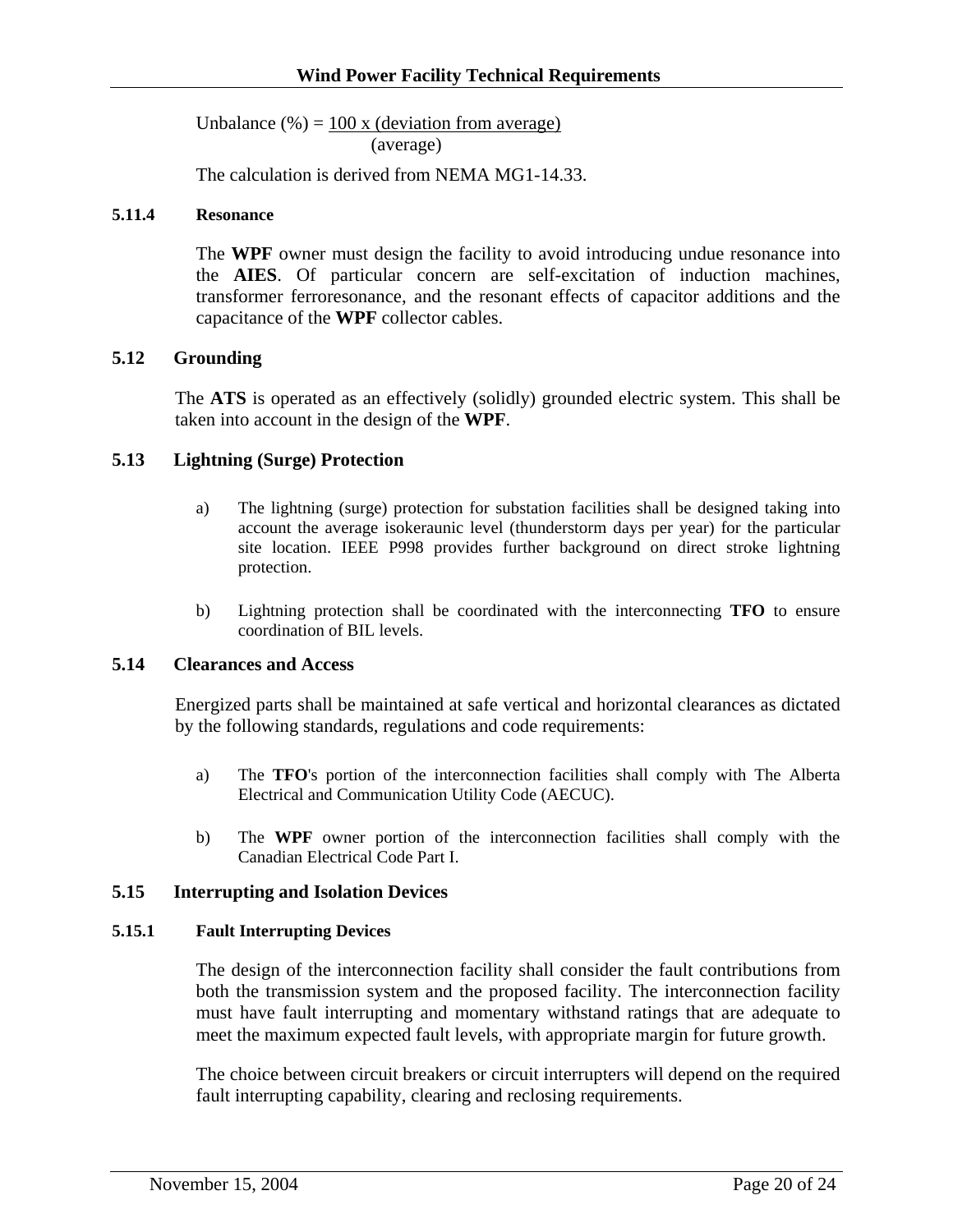Due to the reduced reliability, increased outage times, single phasing and the possibility of ferroresonance, the application of high voltage fuses on the transmission system is not acceptable at voltages 69 kV and higher.

#### <span id="page-20-0"></span>**5.15.2 Isolating Devices**

The AESO, in consultation with **TFO**s, will define electrical point or points of isolation. The **WPF** owner shall provide manually operable isolation switches at all points of isolation. The switches shall permit visual verification of electrical isolation. The isolation switch shall have the capability of being locked open with multiple locks. The isolating device shall be under the control of a single control authority, as agreed between the **WPF** owner and the **TFO**.

#### **5.16 Special Interconnection Protections**

In some cases special **WPF** specific protection and controls may be required. Similarly special interconnection and system protection such as Remedial Action Schemes or Special Protection Schemes may be required to provide additional protection on some facilities. These requirements shall be developed, in consultation with the AESO, at the time of **WPF** design.

#### **5.17 Revenue Metering**

- a) The **WPF** owner shall install a revenue electric meter installation to measure active energy and reactive energy flowing from the **WPF** to the **ATS**.
- b) Metering data shall be submitted to the AESO in the format specified in the AESO Measurement System Standard, which can be found at www.aeso.ca. Metering equipment shall conform to the AESO Measurement System Standard.
- c) The AESO will determine metering requirements for any load to be served at the **WPF**, per the EUA definitions.
- d) Metering equipment includes (but is not limited to) the instrument transformers (voltage transformers, current transformers), secondary wiring, test switches, meters and communication interface. Unless otherwise agreed to, the instrument transformers shall be dedicated for metering purposes only.
- e) The **WPF** shall provide MW Metering Import MW at the **Point of Connection**.
- f) The **WPF** shall provide MW Metering Export MW at the **Point of Connection**.

#### **5.18 Supervisory Control and Data Acquisition (SCADA)**

To ensure reliable and secure operation of the **AIES**, the AESO requires **WPF**s to comply with AESO SCADA requirements as outlined in OPP-003.1, "Electric Facility Data and Data for the Alberta Control Area" as well as the additional **WPF** SCADA requirements described below.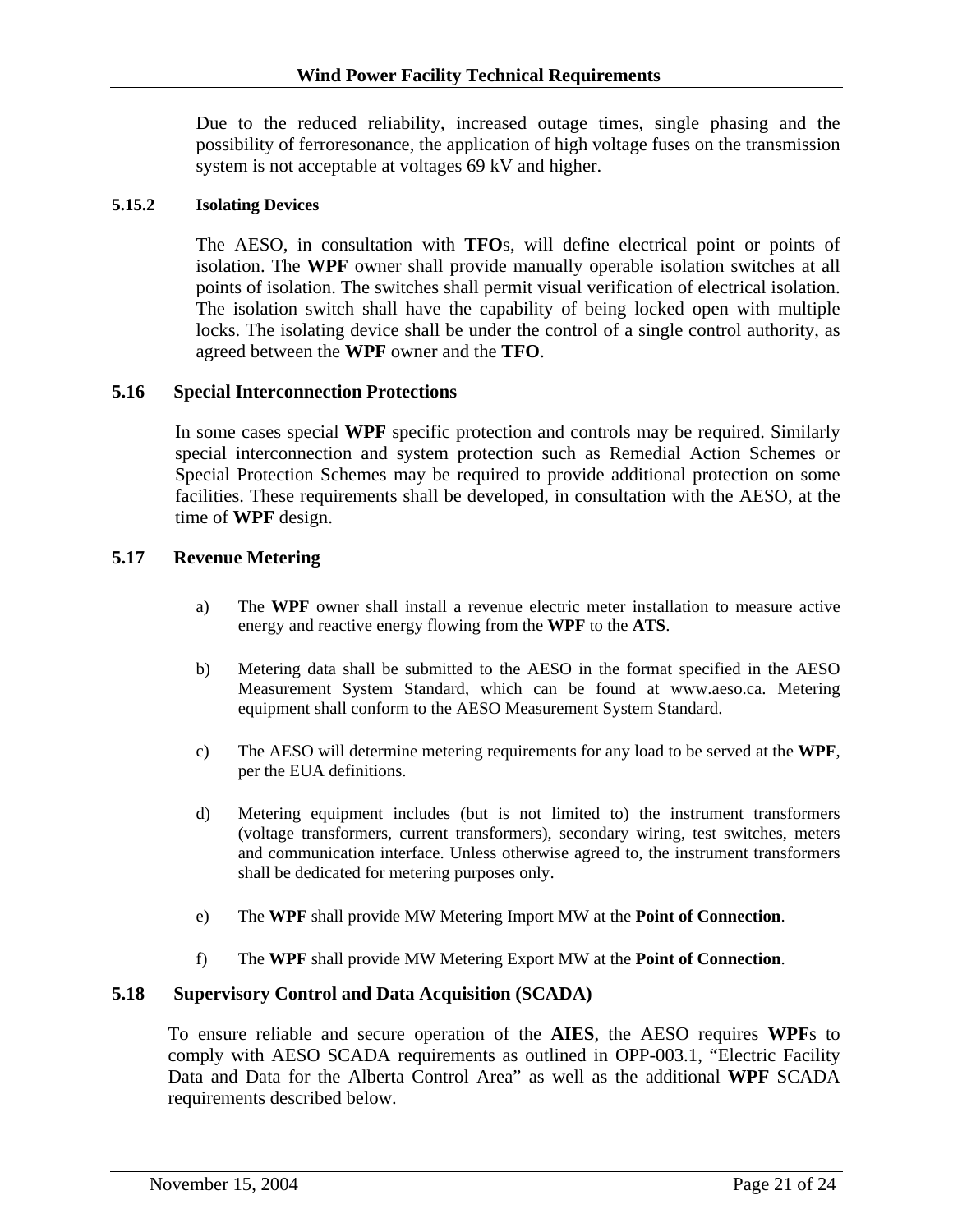- <span id="page-21-0"></span>a) **Voltage Regulation System** set-point.
- b) Wind Speed (from a single point of measurement at the **WPF**).
- c) Wind Direction (from a single point of measurement at the **WPF**).

## **6.0 MONITORING REQUIREMENTS**

- a) A **WPF** may be required to make provisions for the installation of a system disturbance monitor that complies with the AESO Requirements for Phasor Measurement Units (PMU). The AESO will make such determination, and if required, request the TFO to coordinate with the **WPF** Owner the installation of the PMU.
- b) The monitoring system, when required by the AESO, will measure 3 phase voltages and currents on the transmission system and **WPF** collector system.
	- i. All collector bus voltages, phase to ground measurement.
	- ii. All collector currents, or currents on the low side of the transmission step-up transformer(s) if current transformers unavailable on individual feeders.
	- iii. Transmission system voltage(s), phase to ground measurement.
	- iv. Transmission system current(s).
	- v. Transmission system frequency, measured on the transmission system side of the transmission step-up transformer.

## **7.0 MODELING AND VALIDATION REQUIREMENTS**

#### **7.1 Provision of Modeling Information**

- a) The **WPF** owner shall provide all pertinent data to the AESO to allow the modeling of the **WTG**s, transformers, collector system(s) and control systems at the **WPF**.
- b) Where an appropriate model is not available within PSS/E, the **WPF** Owner shall supply a working user written PSS/E model.
- c) **WPF** Owners that provide user written model(s) shall provide compiled code of the model and are responsible to maintain the user written model compatible with current and new releases of PSS/E until such time a standard model is provided.
- d) The AESO must be permitted by the **WPF** Owner to make available **WPF** models to WECC members for interconnected system studies.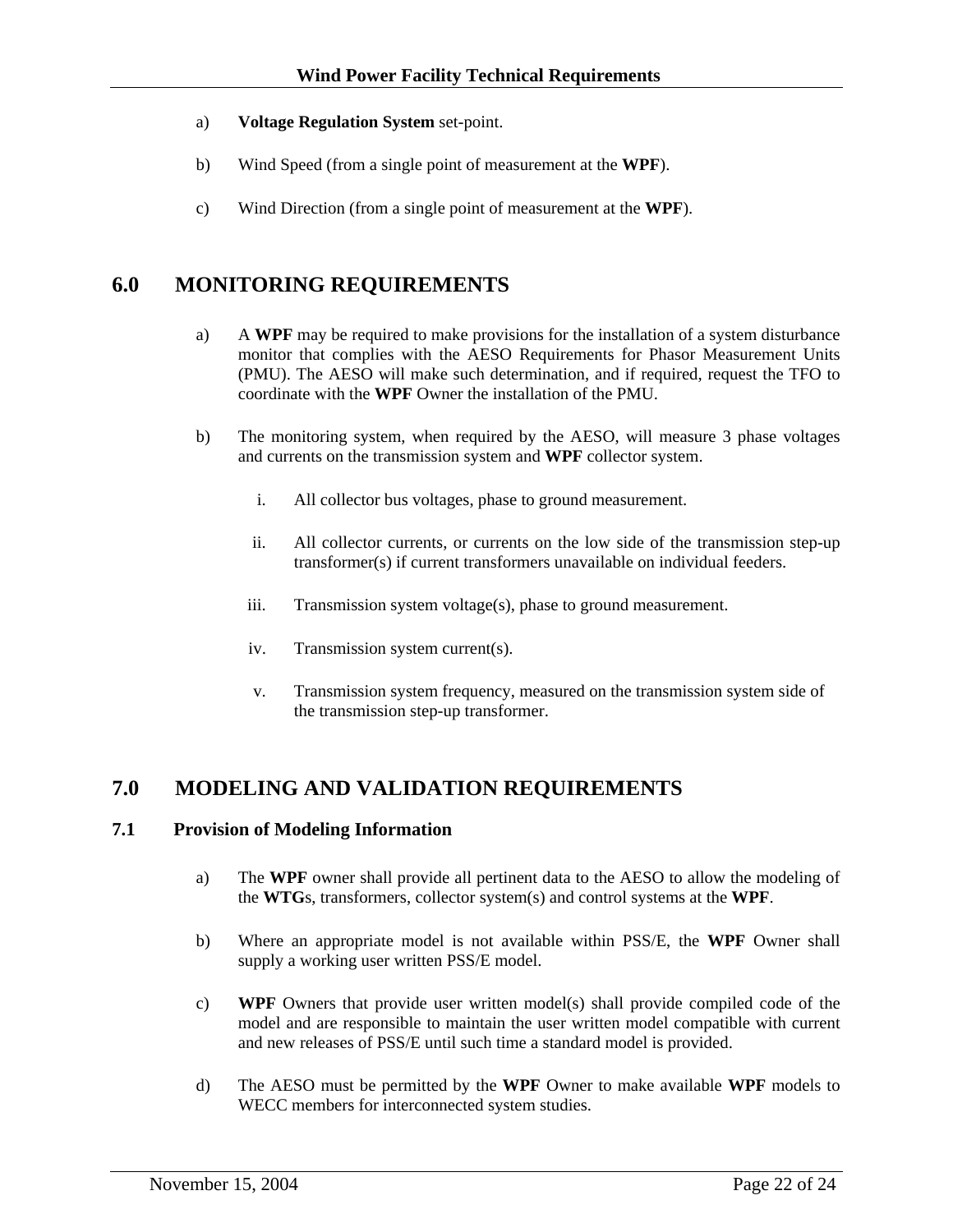- <span id="page-22-0"></span>e) The **WPF** owner shall provide the AESO with power system studies which demonstrate the **WPF**'s capability to meet the **VRT** requirements specified in section 5.2.
- f) The **WPF** owner shall provide the AESO with power system studies which demonstrate the **WPF**'s capability to meet the reactive power requirements specified in section 5.3.

#### **7.2 Provision of Validated Model**

- a) The **WPF** owner shall provide a **WTG** model with validated data demonstrated by a physical performance test of at least one **WTG** for every type / model of **WTG** used at the facility.
- b) The **WPF** owner shall provide a voltage regulation model with validated data demonstrated by a physical performance test of at least one voltage regulation device used at the **WPF**.
- c) The **WPF** owner shall re-validate the model data from time to time as requested by the AESO or as required by **WECC** / **NERC** requirements.

#### **8.0 TESTING REQUIREMENTS**

**WPF** owners are required to test to ensure performance and compliance to the **WPFTR**.

- a) Following connection of a **WPF** to the **ATS**, the **WPF** owner shall conduct the following tests described below and provide the test results to the AESO within 30 days following appropriate wind speed conditions to conduct the appropriate tests.
- b) A **WPF** owner will be required to re-conduct the following tests described below upon written request from the AESO.
- c) A **WPF** owner will be required to retest the **WPF** as may be required by **WECC** / **NERC** requirements.
- d) The following tests shall be completed by the **WPF** owner immediately following commissioning of the **WPF**:
	- i. Voltage Regulation / Reactive Power Response Test: This test will demonstrate the ability of the **WPF** to control the collector and transmission system voltage in a stable manner. The test will consist of injecting a test signal to the voltage reference point of the **Voltage Regulation System**.
	- ii. Reactive Power Capability: This test will demonstrate the ability of the **WPF** to provide continuous reactive power as per requirements of this standard.
	- iii. Voltage Set-point Capability: This test will demonstrate the ability of the **WPF** to